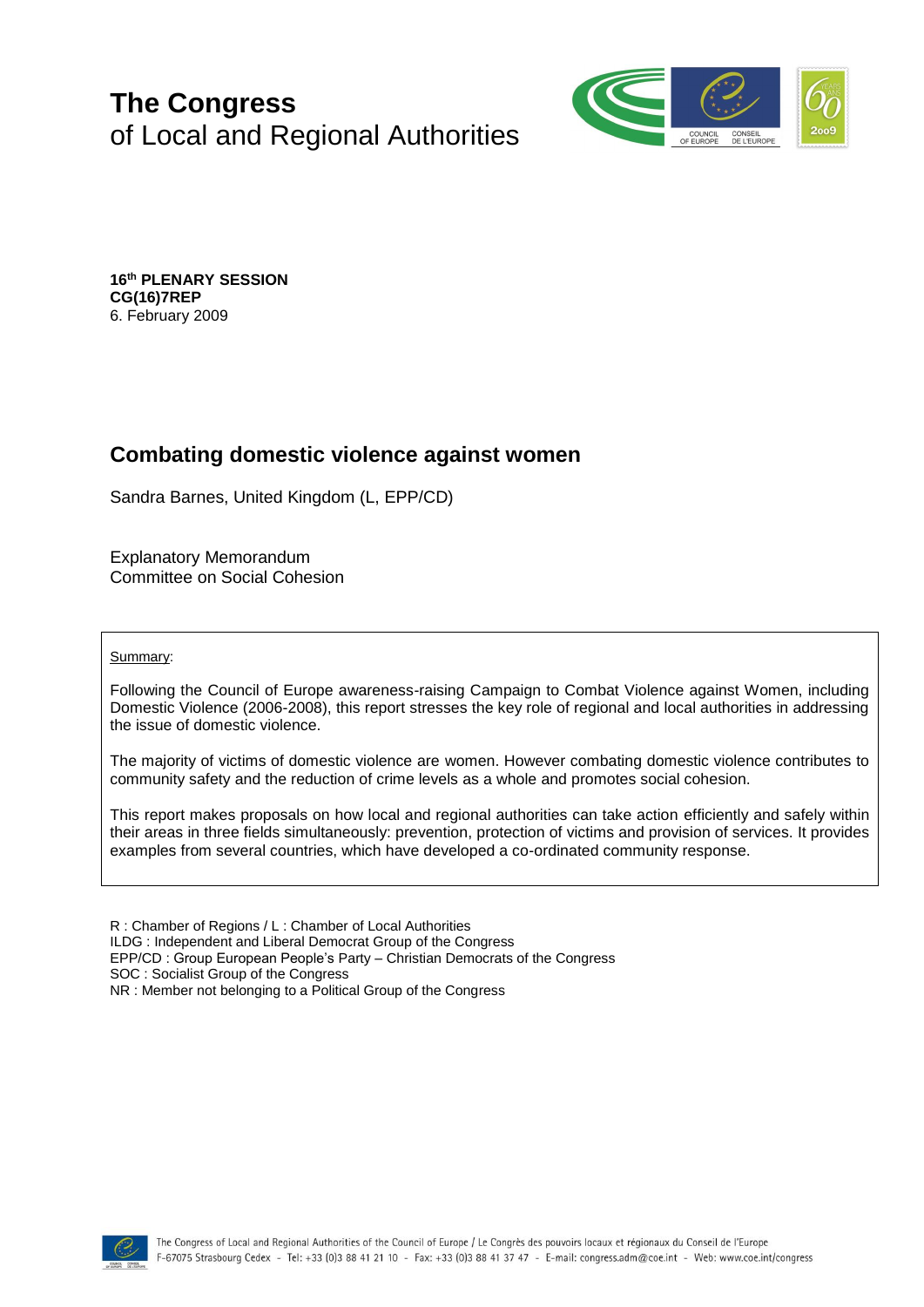# **CONTENTS**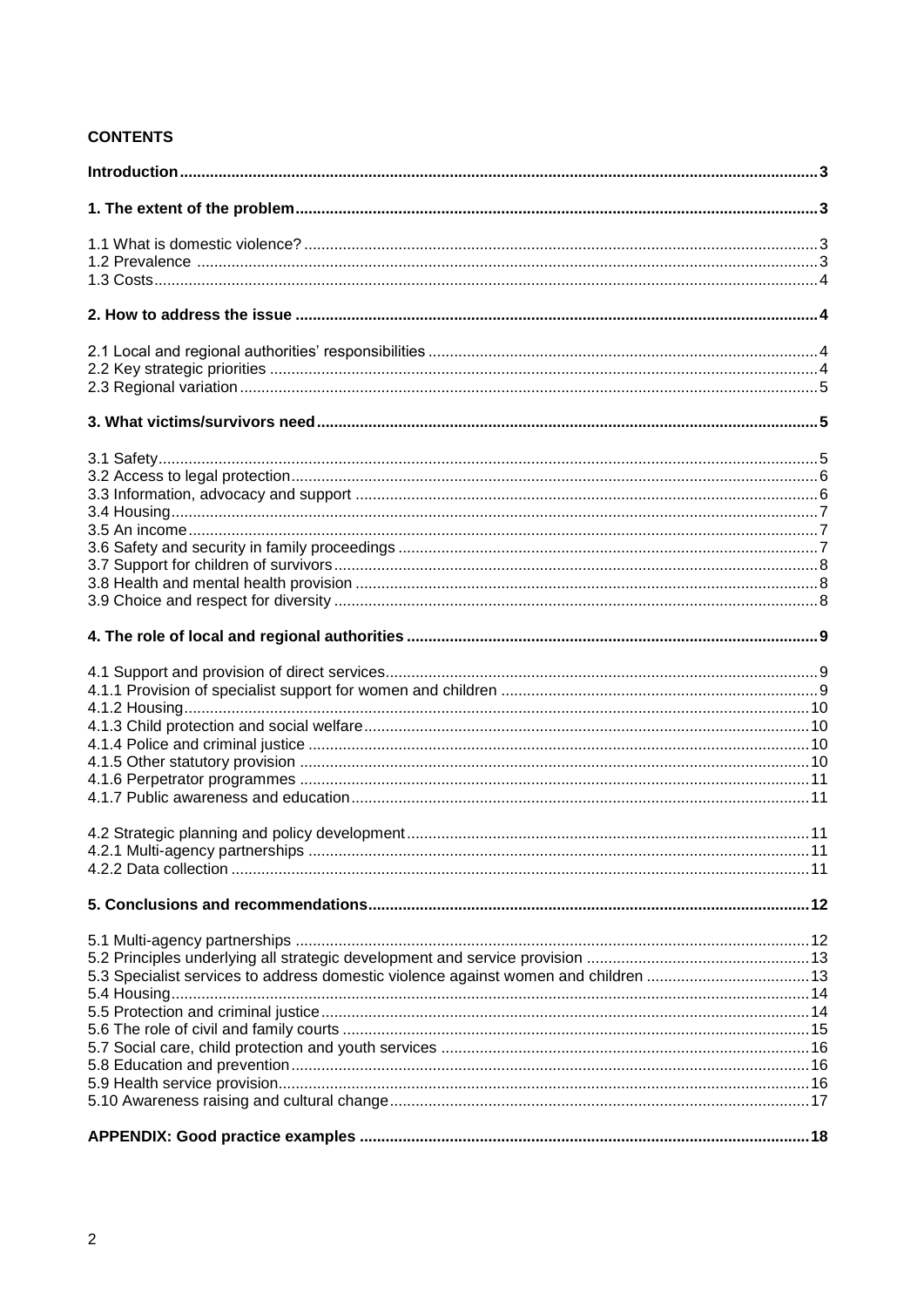# **Introduction**

On 27 March 2007, during the Spring Session of the Congress of Local and Regional Authorities of the Council of Europe, the Chamber of Local Authorities held a debate on violence against women and invited towns and cities across Europe to become actively involved in the Council of Europe Campaign to Combat Violence against Women, including Domestic Violence (2006-2008).

The Congress appointed Mr Chris Green, Chair of the White Ribbon Campaign and Senior Lecturer at Manchester Metropolitan University (United Kingdom), to be its representative on the *Council of Europe Task Force to Combat Violence against Women, including domestic violence set up by the Action Plan adopted by* the Third Summit of the Heads of State and Government of the Council of Europe, in May 2005.

Many towns and regions in Europe carried out varied and innovative activities under the Congress' patronage and with the help of Congress and Council of Europe campaign material, including poster campaigns in the streets, buses, bus stations and public buildings and on municipal websites, as well as public debates with various actors in this field.

The Congress members and its network of contacts (mainly associations of local and regional authorities) spread a targeted message available in 17 languages through their newsletters, websites and other means, thereby reaching as wide a public as possible.

The involvement of national bodies in activities organised at local and regional level and co-operation generated between different sectors (education, sport, art, transport, social protection) raised the impact of the campaign. The campaign provided a launching pad for concerted actions and enabled the creation of partnerships to form between local and regional authorities, specialised bodies and civil society, including the private sector. It also reached out to young people through school, sport and art events.

As a follow-up to the Council of Europe campaign and based on the Congress' experience and achievements, this report**<sup>1</sup>** outlines possible action to be undertaken by local and regional authorities to prevent and combat domestic violence against women.

# **1. The extent of the problem**

#### **1.1 What is domestic violence?**

Domestic violence – that is, violence occurring within the family or domestic unit – should be understood within the wider context of violence against women generally, and as an attack on women's human rights. Violence against women is here defined as any act of gender-based violence, which results in, or is likely to result in, physical, sexual or psychological harm or suffering to women, including threats of such acts, coercion, or arbitrary deprivation of liberty, whether occurring in public or private life<sup>2</sup>. Violence occurring in the family or domestic unit therefore includes, *inter alia*, physical and mental aggression, emotional and psychological abuse, rape and sexual abuse, incest, rape between spouses, regular or occasional partners and cohabitants, crimes committed in the name of honour, female genital and sexual mutilation and other traditional practices harmful to women, such as forced marriages<sup>3</sup>.

# **1.2. Prevalence**

Domestic violence occurs in every Council of Europe member state. Estimates as to the extent of the violence vary. It is, however, widely accepted that one in four women experience domestic violence in their lifetimes, and between 6-10% of women in any one year; and as many as 45% of women have experienced some form of violence within their lifetimes<sup>4</sup>.<sup>5</sup>

<sup>1</sup> <sup>1</sup> The Secretariat would like to thank Ms Nicola Harwin and Dr Jackie Barron, Women's Aid, for drafting this report.

<sup>2</sup> In accordance with United Nations (1993) *Declaration on elimination of violence against women* (New York, Washington Free Press).

<sup>&</sup>lt;sup>3</sup> Council of Europe. Recommendation Rec(2002)5 of the Committee of Ministers to member States on the protection of women against violence adopted on 30 April 2002 and Explanatory Memorandum.

<sup>4</sup> *Combating violence against women: Stocktaking study on the measures taken and actions taken in Council of Europe member states,* Council of Europe*.* Strasbourg, 2006. Council of Europe publications are available at: [http://www.coe.int/t/dc/campaign/stopviolence/default\\_en.asp.](http://www.coe.int/t/dc/campaign/stopviolence/default_en.asp)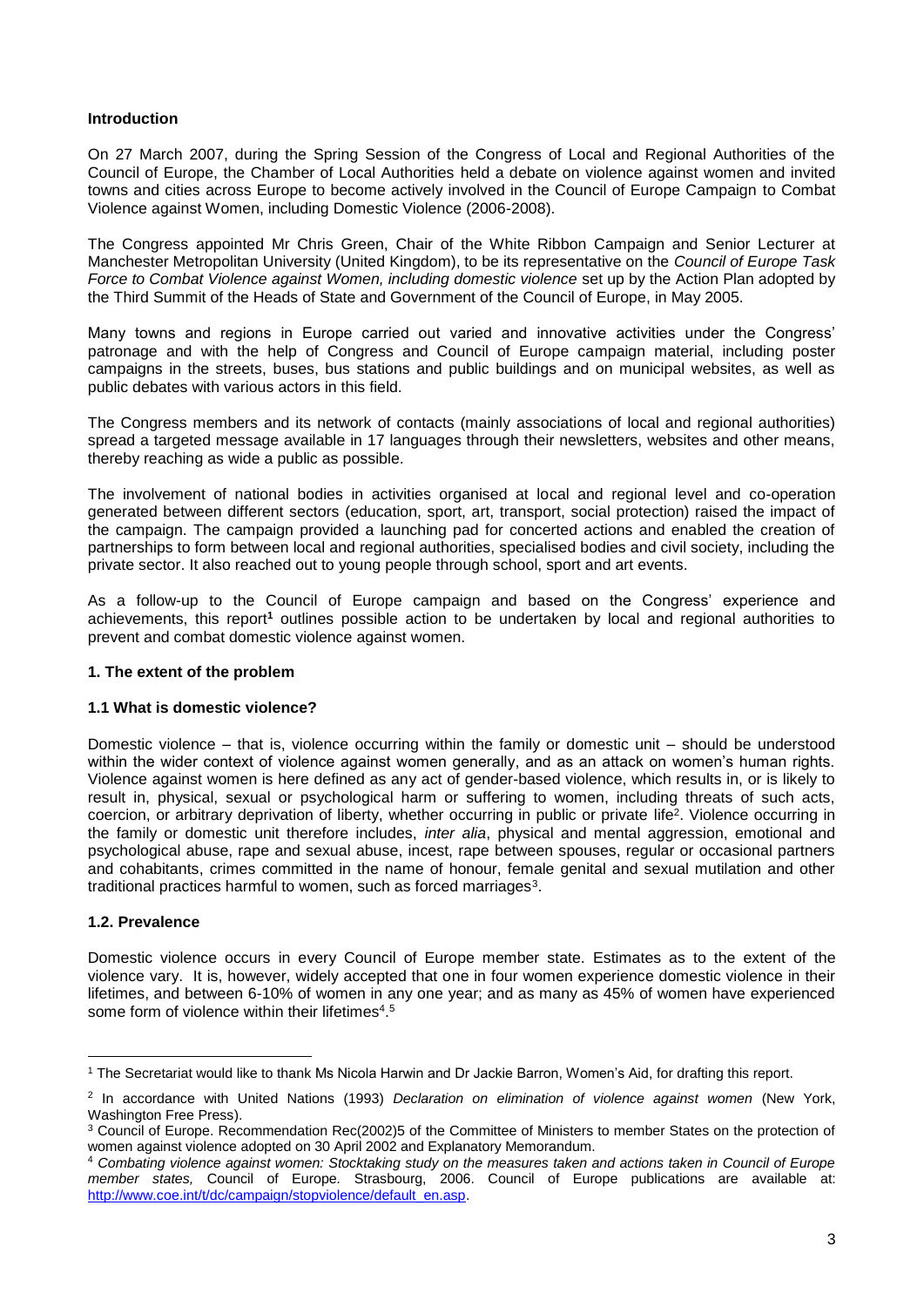# **1.3 Costs**

The financial and human costs of domestic violence are even harder to estimate. One study, based on collating figures collected across various European states<sup>6</sup>, concluded the range is between  $\epsilon$ 20-60 per head each year across Europe. For the entire Council of Europe area, this would amount to at least €33 billion per annum. One of these national studies (covering the United Kingdom) estimated the total annual cost for England and Wales to be in the region of £23 billion (i.e.  $\epsilon$ 34 billion)<sup>7</sup>; this covers not only the cost to the criminal justice system, health and social care, emergency housing, and civil legal costs, but also lost economic output and human and emotional costs – hence it is significantly higher per head of population than the overall European figures. Arguably, however, this larger figure represents a more complete and realistic recognition of the true overall costs to communities and individual victims.

# **2. How to address the issue**

# **2.1 Local and regional authorities' responsibilities**

Regional and local authorities play a key role in addressing the issue of domestic violence and combating violence against women generally. While their responsibilities will vary to some extent from country to country, all regional and local authorities should lead and support a multi-agency response (see 4.2.1 below). They will also aim (in conjunction with the police) to promote community safety and reduce levels of crime and promote social cohesion within their areas  $8$ , to support the social, economic and environmental well-being of their communities, and to protect individual human rights. In all cases, they will have responsibilities for social care (including child protection), emergency and temporary housing, and the commissioning of independent specialist service provision for abused women and children from nongovernment organisations (NGOs). In some states (e.g. Spain) regional authorities have legislative powers; and in all cases, the lost economic output and human costs will have impact at local and regional levels.

# **2. 2 Key strategic priorities**

Local and regional authorities aiming to take effective action to address domestic violence, and other forms of gender violence, need to approach the issue from three directions simultaneously:

- **Prevention** which may include public awareness raising campaigns, and education of children and young people in schools, colleges, youth services and elsewhere.
- **Protection** which includes the existence of and access to civil and criminal legislation, effective and fast response from the police and other criminal justice agencies to protect victims, measures to hold perpetrators accountable, procedures for child protection, and ensuring the safety of women and children through family court proceedings and elsewhere.
- Provision of a wide range of advocacy and support services to meet victims'/survivors'<sup>9</sup> immediate and long-term needs. These include specialist emergency accommodation (including

<sup>7</sup> Walby, Sylvia (2004) *The cost of domestic violence* (London: Women and Equality Unit).

<sup>5</sup> Women are the majority of victims of multiple incidents of abuse, and of sexual violence. In those cases where men report as victims, the nature, extent and impact is significantly different See Walby, Sylvia and Allen, Jonathan (2004) *Domestic violence, sexual assault and stalking: Findings from the British Crime Survey* (London: Home Office Research, Development and Statistics Directorate). Research conducted with male respondents to the Scottish Crime Survey 2000 also found that men were much less likely to have been repeat victims of domestic assault, much less likely to be seriously injured and much less likely to report feeling fearful in their own homes – and a majority of men who had said that they were victims of domestic violence were in fact also perpetrators of violence or said later they had actually never experienced any form of domestic abuse (Scottish Executive Central Research Unit, 2002, *Domestic Abuse Against Men in Scotland. Crime and Criminal Justice Research Findings No. 61*.) Evidence from the United Kingdom Male Helpline for male victims also concurs with this and suggests that a high proportion of reported victims are actually perpetrators. <sup>6</sup>States included in the study were: Switzerland, Finland (which included all violence against women), England and

Wales, the Netherlands, Spain and the London Borough of Hackney; *Stocktaking study* (2006), *ibid.* (pp.10-11).

<sup>8</sup> Lucas, Ann (2007) *Prevention of gender violence* (Presentation given at seminar *Prevention of gender violence* organised by the Swedish Association of Local Authorities and regions in Brussels November 26<sup>th</sup> 2007).

<sup>&</sup>lt;sup>9</sup> The terms 'victim' and survivor' are both used within this report, largely interchangeably. The term 'survivor' is often used alongside the term 'victim' as this recognises that many women living with violence and abuse are not passive victims, and do use a variety of strategies to survive and to protect their children. Many survivors prefer the term as it is more empowering.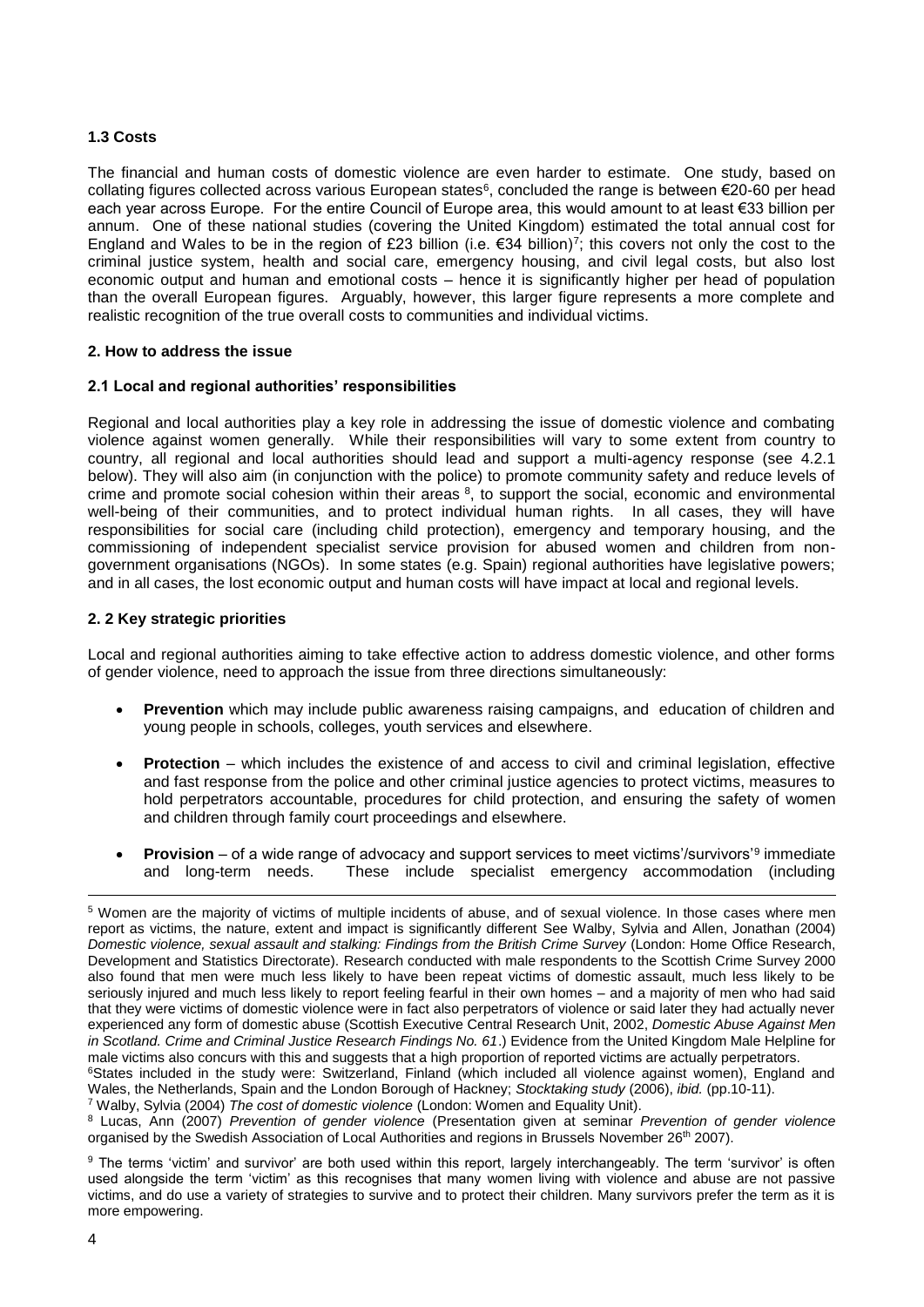refuges/shelters), local and regional helplines, outreach services, intervention centres, counselling services, temporary and long-term accommodation support groups for survivors, and perpetrator programmes.

Many – but not all – of the above will be the responsibility of local and/or regional authorities; for example, the provision of housing and other direct services. Others may fall within the remit of both national and regional/local authorities – for example, the inclusion of the issues of gender inequality and violence against women within school curricula. Awareness-raising campaigns can be undertaken effectively at national, regional and local levels. And - while the development of the legal framework of criminal and civil law is more likely to fall within the remit of national governments – its effective implementation will more often than not be undertaken and monitored at local and regional levels.

Underpinning the above is the need for regional and local strategies, developed within a multi-agency context and in line with each member state's relevant National Action Plans<sup>10</sup>. Regional and local strategies should set out specific aims and objectives, which should be monitored against agreed targets.

# **2.3 Regional variation**

All action to be undertaken by local and regional authorities should be seen within the context of victims'/survivors' needs. While these needs do not all fall within the remit of local and regional authorities, they need to be seen as a complete package, as their effectiveness is dependent on this. For example while a local authority may not have jurisdiction over the law or over the operation of the criminal, civil or family courts, effective protection through the law will be a crucial element of the effective management of risk and the safety of women and children who are victims of abuse, and will impact on their other needs, for example where they can live safely and what accommodation they may need. Therefore local authority strategies should address all aspects of victims' needs and should aim to influence the development of new laws and services, as well as work in co-operation with parallel authorities and jurisdictions.

#### **3. What victims/survivors need**

Domestic and sexual violence must be seen within the context of coercive control which may permeate the whole of a woman's life. The impact of this is wide-ranging, and will, for example, mean that survivors will often be unable to talk about the abuse they are experiencing, or to ask for the help they need. They may feel unable to trust anyone, and the perpetrator may deliberately isolate them from potential sources of support. It is therefore crucial that – when victims approach support services – they are listened to, believed, and receive an appropriate response. Some of victims' specific needs are detailed below.

# **3.1 Safety**

<u>.</u>

Safety is always the first consideration. Victims of domestic violence will be living in fear for much of the time – and with good reason. Many of them will be seriously injured or killed by their partners, former partners and in some cases other family members, if they are unable to access appropriate reliable and effective protection at the right time.

In an emergency situation, women are most likely to call the police – and have a right to expect a rapid response. The police should always treat domestic violence as seriously as an assault or threat from a stranger. Their first priority should be the safety and well-being of the victim and her children. This involves:

- protecting everyone present from injury or further harm;
- $\bullet$  removing the risk of further violence ideally by arresting and removing the perpetrator<sup>11</sup>;
- $\bullet$  finding out what has happened  $-$  by talking separately to the victim and the perpetrator;
- offering support, reassurance, and arranging medical help if necessary;
- helping the victim to access other agencies.

<sup>&</sup>lt;sup>10</sup> These may, for example, be aimed at promoting equality between women and men, preventing domestic violence, and/or combating violence against women.

<sup>11</sup> In some countries (e.g. Austria, Switzerland, Germany, Liechtenstein, Luxembourg, Spain and Poland), legislation allows the police to take positive action to exclude a perpetrator of violence from the home. This is separate from arrest, and is intended to provide an interim period of safety for the victim and her children – usually between 10 and 14 days. For an overview of the different types of protection orders and various issues surrounding such measures, please see *Final Activity Report, Council of Europe Task Force to Combat Violence against Women, including Domestic Violence*, Council of Europe, Strasbourg, 2008, p.40.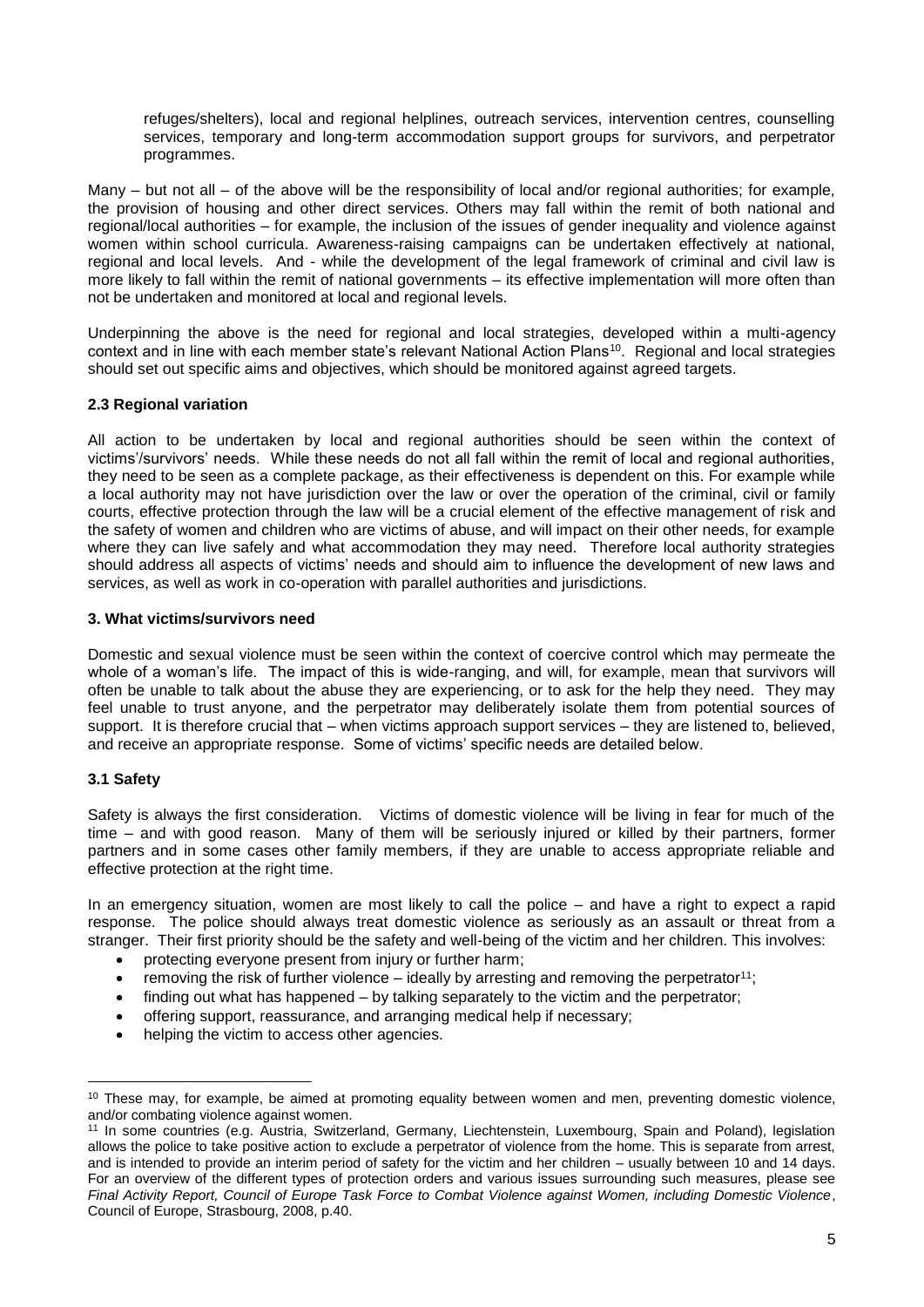Neither the police nor any other agency should take any action which could put the victims in further danger – such as attempting to mediate between the parties - nor should they ever treat any incident as trivial or a waste of their time. It often takes great courage for victims to report abuse and disclose what is happening as they may be in constant fear of reprisals – it is vital to treat survivors with respect at all times.

# **3.2 Access to legal protection**

Victims of domestic and sexual violence and other gender-based violence need access to legal protection with the aim of ensuring their safety both immediately (in an emergency) and in the medium- and long-term. This requires -

- the existence of a comprehensive legislative framework;
- free or low cost legal advice;
- ability to take legal action further where appropriate including free or low cost representation in court.

Legislation should cover:

- prosecution of the abuser (usually through the criminal law);
- personal protection for the victim (usually through protection under civil legislation);
- where relevant, arrangements for children after separation from the abuser, decisions regarding occupation of the family home, joint finances, etc., (usually within the remit of family law – see 3.6 below).

Women who have experienced violence will be concerned about safety when attending the court: separate waiting areas should always be provided, and screens, video links and other special measures should be offered to survivors. Support while attending court - from an independent advocacy worker, legal adviser or other support worker - should also be provided to victims in both criminal and civil cases.

# **3.3 Information, advocacy and support**

While a strong legal framework, supported by an effective criminal justice response, is essential in combating violence against women, by itself it has only a limited effect. Research in the United Kingdom and elsewhere demonstrates that women who have experienced domestic violence have a variety of short- and long-term support needs<sup>12</sup>, in order that they can both escape from the violence and rebuild their lives. Some of this support must be given by specialist domestic and sexual violence services; other complementary services can or should be provided within the statutory sector.

When the violence first starts, women may be bewildered and uncertain whether what they are experiencing is in fact abuse; and – once they have recognised the perpetrator's behaviour as abusive - they may not know where to go or whom they can safely turn to. It is important not only that support services are available, but that they are promoted. Information on how, when and where survivors can access advocacy and support should be freely available and displayed widely; for example, in libraries, health centres and hospitals, on public transport, in community centres and workplaces. Survivors often appreciate such services to be provided via a "one-stop-shop" in which a range of different services share the same premises and can be accessed at the same time<sup>13</sup>, provided adequate safety measures are in place, including safe,

<u>.</u>

<sup>12</sup> See Abrahams, Hilary (2007) *Supporting women after domestic violence: Loss, trauma and recovery* (London: Jessica Kingsley Publishers); Logar, Rosa (2006) *Bridging the gaps – from good intentions to good co-operation* (Vienna: WAVE Co-ordination Office); Humphreys, Cathy and Thiara, Ravi (2002) *Routes to safety: Protection issues facing abused women and children and the role of outreach services* (Bristol: Women's Aid); Bossy, Jeanine and Coleman, Stephen (2000) Womenspeak: Parliamentary domestic violence internet consultation (Bristol: Women's Aid Federation of England); Parmar, Alpar, Sampson, Alice, and Diamond, Alana (2005) *Tackling domestic violence: Providing advocacy and support to survivors of domestic violence* (London: Home Office Development and Practice Report 34).

<sup>13</sup> See Hester, M. and Westmarland, N. (2005) *Tackling domestic violence: Effective interventions and approaches* (London: Home Office Research Study 290): [http://www.homeoffice.gov.uk/rds/pdfs05/hors290.pdf.](http://www.homeoffice.gov.uk/rds/pdfs05/hors290.pdf) One such centre in the London Borough of Bromley is staffed by representatives from the police Community Safety Unit, the local Homeless Families Unit, Women's Aid, Victim support and a local solicitor who specialises in family law.; and Croydon's Family Justice Centre (established through a collaboration between the local council, police and primary care NHS trust) includes representatives from more than 30 separate agencies: [http://www.croydon.gov.uk/community/dviolence/fjcentre.](http://www.croydon.gov.uk/community/dviolence/fjcentre) See also the report of a feasibility study undertaken in Northern Ireland: Deloitte MCS Ltd (2006) *Feasibility study on One Stop Shop for domestic violence* NIO Research and statistical series Report No. 16 (Belfast: Criminal Justice System of Northern Ireland)[:http://www.nio.gov.uk/report\\_no\\_16\\_\\_feasibility\\_study\\_on\\_one\\_stop\\_shop\\_for\\_domestic\\_violence.pdf](http://www.nio.gov.uk/report_no_16__feasibility_study_on_one_stop_shop_for_domestic_violence.pdf)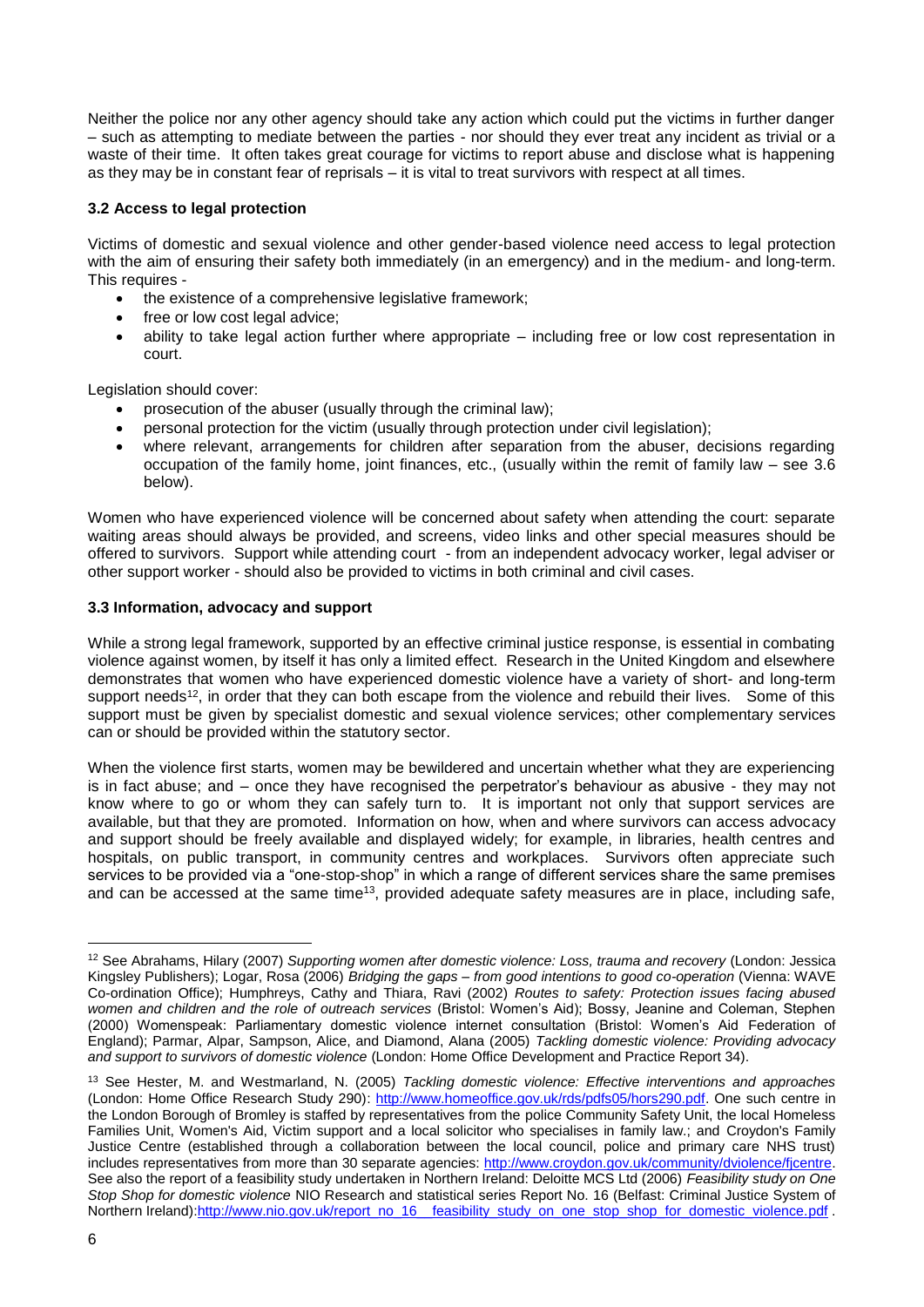confidential access. In addition to face-to-face services, local and regional helplines may be used by survivors both to talk through their options, and to signpost them to appropriate specialist support.

Support and advocacy services for abused women and their children should present a range of options for protection and support, and allow victims to choose which (if any) is right for them at that time. Independent specialist advisors can also help women to develop safety and support plans. The information given will not necessarily be acted on immediately but may be invaluable at a later date. Getting free of abuse is a long process, and survivors may need support at different stages in this process, and are likely to make use of different services and take different actions at various times.

# **3.4 Housing**

Survivors who decide to leave their abusers need safe, secure housing for themselves and their children. In many cases, they will be living with or have lived with the perpetrator of the violence. Even if a woman has never lived with her abuser, he is likely to know where she lives, and therefore it may not be safe for her to remain in her own home.

Women experiencing domestic and sexual violence need to be able to access:

- safe supported emergency accommodation , ideally in a refuge/ shelter– in the immediate aftermath of an incident of violence;
- temporary accommodation until it is safe to return home, or while they wait for permanent accommodation;
- secure permanent accommodation, if it is unsafe to return to their original home.

Emergency and temporary accommodation is ideally provided through a refuge/shelter (see below 4.1.1 and 4.1.2). Some victims of violence may choose to remain in or return to their own homes if additional security measures and support can be provided or if effective legal protection has been put in place<sup>14</sup>. Permanent accommodation should be appropriate to the needs of the survivor, should be affordable and secure, and survivors should have some choice of location, so that they are not relocated close to the perpetrator's family or friends.

In some cases, depending on access to effective protection from legal remedies after separation, it may be possible for survivors to stay in or return to their own homes, preferably with the additional support of 'sanctuary schemes' – which include enhanced physical protection of the property coupled with support through ongoing contact with outreach services.

# **3.5 An income**

<u>.</u>

Victims of domestic and sexual violence may have concerns about how they can support themselves and any children they have with them, once they separate from their abusers. If they are employed, they may no longer be able to continue in their current jobs - perhaps because they have had to move to a different area, or because the abuser is harassing them at their place of work. Some women may have been prevented by their abusers from taking paid work, or from having access to any income or resources of their own. Survivors who have never been allowed control of their own finances or alternatively whose income has greatly reduced since escaping domestic violence may be concerned about how they will manage in future.

State welfare benefits must be available, when needed, for all women escaping domestic and sexual violence. In the longer term, support to enter or return to employment – including retraining, and affordable childcare – will empower survivors and enable them to move on to a life free from abuse.

#### **3.6 Safety and security in family proceedings**

Many victims who have children with their abusers may need to use the family courts in order to make arrangements for the children. They may also need to attend court for matters such as legal separation, divorce, and division of shared financial assets (such as a family home).

It is crucial that both attendance at court and its outcome ensure safety for those who have experienced abuse – and their children. For example, when an abuser applies for contact with his children, this should

<sup>&</sup>lt;sup>14</sup> This should, however, only be offered as one of a range of options, and survivors should be free to reject it if they believe it to be unsafe or otherwise inappropriate.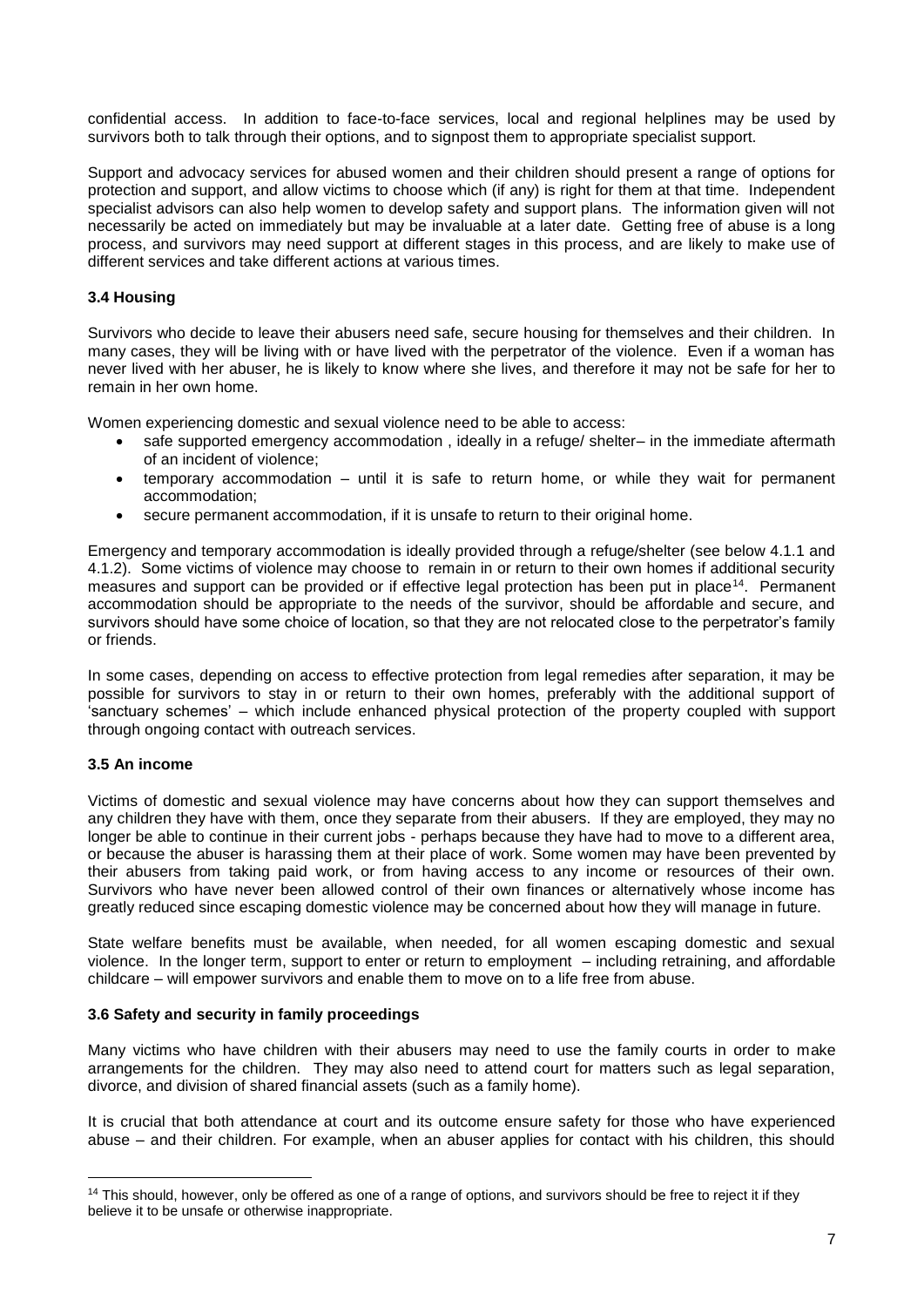only be granted after a full investigation (including risk assessment and management), and only when it is agreed that this will be safe, both for the other parent (e.g. during handover) and for the children involved. The children's own wishes should also be taken into account. The survivor will often need to ensure that her current address is not revealed to the perpetrator, so measures must be put in place to ensure confidentiality.

# **3.7 Support for children of survivors**

Domestic violence has an enormous impact on children and young people. The vast majority of children of survivors see or hear the abuse; some of them are directly abused by the same perpetrator; and some young people may themselves also be involved in an abusive relationship with a boyfriend or girlfriend. Children can experience both short and long term cognitive**,** behavioural and emotional effects as a result of witnessing domestic abuse. For example, they may have difficulty sleeping, have nightmares or flashbacks, complain of physical symptoms, have temper tantrums, have problems with school (and perhaps start to truant), or may engage in self-harming behaviour. Children may also feel anxious, depressed, angry, guilty, insecure, alone, frightened, powerless or confused. They may have ambivalent feelings towards both the abuser and the non-abusing parent. Any or all these will compound the difficulties experienced by the parent survivor, and because she herself is dealing with the experience of past or current abuse, she may feel unable to respond adequately to her children's issues.

Specialist support for children and young people who live or have lived with domestic and sexual violence is therefore vital, both immediately and in the long term, to address and alleviate the impact of the abuse. Such support may include one-to-one counselling, support groups, creative and play activities, educational support, help with resettlement, and other support services both within refuge accommodation and in the wider community<sup>15</sup>.

# **3.8 Health and mental health provision**

Domestic and sexual violence has an enormous impact on the physical and mental health of survivors<sup>16</sup>. Physical effects can include broken bones, bruises, burns, recurrent sexually transmitted infections, chronic pain, gynaecological and other continuing health problems, permanent injury, stillbirth and death. Abuse can also have a devastating and long-term effect on a survivor's mental health, and that of her children; for example, domestic and sexual violence is probably the most prevalent cause of depression in women, and it can also result in self-harm, suicide and post traumatic stress disorder.

Health care professionals (particularly those working in antenatal care, and in mental health services) should always be alert to the signs of abuse, and its direct and indirect impact on the health of the survivor. More survivors use health services than any other agency, and it may be the only service a woman can attend without arousing the suspicion of her abuser. Nonetheless, she may find it hard to disclose the abuse she is experiencing – so it is important that health professionals create a safe and welcoming environment, in which she may feel able to disclose if she wishes to do so, and will receive an appropriate response (including referral to sources of specialist help).

#### **3.9 Choice and respect for diversity**

As detailed above, survivors need a range of options and services, free of charge to users, available when and where needed, and responding appropriately to individual needs. Some survivors also have specific and additional needs; for example, disabled women and children, those from minority ethnic communities, migrants, refugees, travellers, very young women or older women, and those with alcohol or substance use issues, or mental health needs. Ideally, separate specialist services should be provided to meet these additional needs but all services should take these needs into account.

<sup>&</sup>lt;sup>15</sup> While almost all Council of Europe member states claim to offer protection and assistance to children witnessing violence against their mothers – such support is often limited; and outside refuges, specialist services to support children who witness domestic violence are rare. *Stocktaking study (2006), ibid*.

<sup>&</sup>lt;sup>16</sup> Karki, Freya Ulvestad (2007) "Guidelines for healthcare professionals" Paper presented at Regional Seminar organised by the Council of Europe Directorate general of Human Rights and Legal Affairs in co-operation with the Ministry of Labour and Social Policy, Skopje, 11-12th September 2007: *Protection and specialised support by the police, health care professionals and social workers for victims of domestic violence.*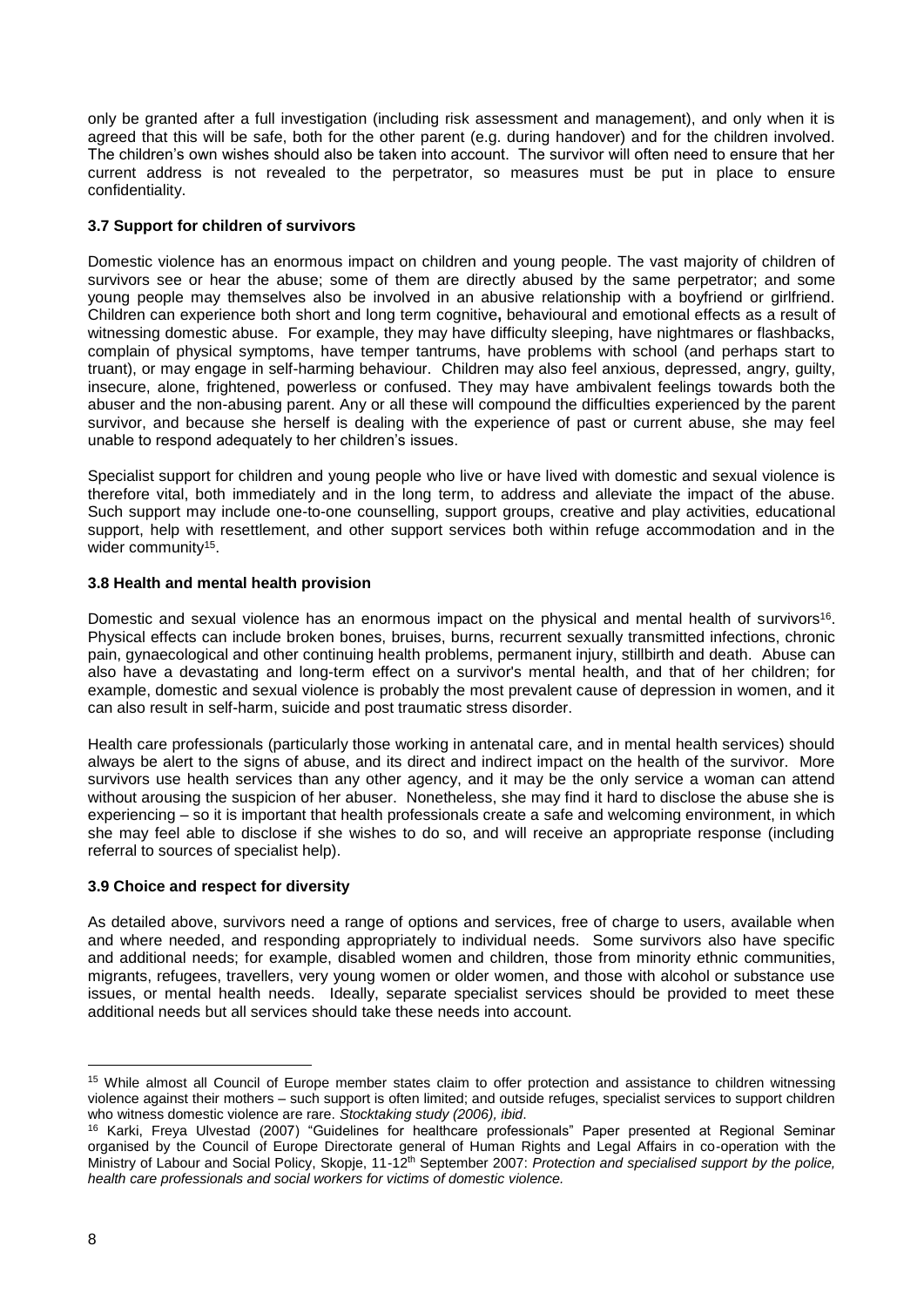# **4. The role of local and regional authorities**

In relation to the above, regional and/or local authorities will have responsibilities for both support and provision of direct services, and for the underlying infrastructure of policy development and strategic planning. These should be seen within the national legislative and policy framework of each member state's national government.

# *4.1 Support and provision of direct services*

The priority given to violence against women varies considerably and the provision of specialist services is extremely uneven throughout Europe, both between countries and between regions and localities within those countries. Some areas have minimal or no provision, whereas a few places (particularly within cities and other urban areas) are relatively well-served. The quality of services also varies enormously.

Local and regional authorities can help to provide support (by their commissioning procedures) for appropriate specialist service provision for women and children survivors (particularly provided through women's NGOs). Contact details and other information relating to local services should be widely publicised, and local and regional authorities should produce a directory of local violence against women services.

# **4.1.1 Provision of specialist support for women and children**

Specialist support and advocacy for survivors of gender-based violence should include specialist refuge/shelter accommodation<sup>17</sup>, outreach services, 24-hour local and regional helplines, support groups, counselling, independent advice and advocacy projects, and specialist services for children and young people who witness or have experienced domestic violence. Within this, specialist service provision for ethnic minority and migrant women and children, disabled women, and lesbians should also be provided. Other services – such as one-to-one counselling, support groups, and drop-in services (including one-stop shops<sup>18</sup>) are also valued by many survivors. Specialist services also need to be available to address the needs of women experiencing or at risk of forced marriage or honour-based violence.

Refuge services (shelters) should provide not only accommodation but a package of support that suits women's particular circumstances, and allows their self-determination and empowerment<sup>19</sup>. All support services should adhere to agreed national service standards, such as those developed in the United Kingdom by Women's Aid<sup>20</sup>. The core principles underpinning these standards are:

- 1. Understanding domestic and sexual violence and its impact.
- 2. Safety, security and dignity.
- 3. Diversity and fair access to services.
- 4. Advocacy and support.
- 5. Empowerment and participation.
- 6. Confidentiality.

<u>.</u>

- 7. A co-ordinated multi-agency response.
- 8. Challenging social tolerance of domestic and sexual violence, and holding perpetrators accountable.
- 9. Accountability and governance thus ensuring effective management and the provision of a quality service from appropriately skilled staff.

<sup>&</sup>lt;sup>17</sup> Provision of refuge accommodation should be adequate to the needs of the population and geographically spread: at least 1 family space per 10,000 inhabitants as recommended by the Council of Europe in 1997. Council of Europe *Final report of activities of EG-S-VL including plan of action for combating violence against women* (Strasbourg, June 1997). Council of Europe Task Force to Combat Violence against Women, including Domestic Violence (2006); Logar (2006) *ibid.*; *Combating violence against women: minimum standards for support services,* Council of Europe, Strasbourg, 2008; WAVE Co-ordination Office (2004) *Away from violence: Guidelines for setting up and running a women's refuge* (Vienna: WAVE).

 $18$  See 3.3 above, also the appendix for an example.

<sup>19</sup> WAVE, *Away from violence* (2004), *ibid*.

<sup>&</sup>lt;sup>20</sup> See Women's Aid website [\(www.womensaid.org.uk\)](http://www.womensaid.org.uk/) for latest version of *National service standards for domestic and sexual violence* [http://www.womensaid.org.uk/domestic-violence-articles.asp?itemid=1332&itemTitle=National+Service+](http://www.womensaid.org.uk/domestic%1eviolence%1earticles.asp?itemid=1332&itemTitle=National+Service+Standards+for+domestic+and+sexual+violence+services§ion=00010001002200370001§ionTitle=Articles%3A+domestic+violence+services) [Standards+for+domestic+and+sexual+violence+services&section=00010001002200370001&sectionTitle=Articles%3A+d](http://www.womensaid.org.uk/domestic%1eviolence%1earticles.asp?itemid=1332&itemTitle=National+Service+Standards+for+domestic+and+sexual+violence+services§ion=00010001002200370001§ionTitle=Articles%3A+domestic+violence+services) [omestic+violence+services.](http://www.womensaid.org.uk/domestic%1eviolence%1earticles.asp?itemid=1332&itemTitle=National+Service+Standards+for+domestic+and+sexual+violence+services§ion=00010001002200370001§ionTitle=Articles%3A+domestic+violence+services) These were originally developed by Women's Aid in 2005 through extensive consultation with their national network, and have since been amended further following consultation with other domestic and sexual violence organisations.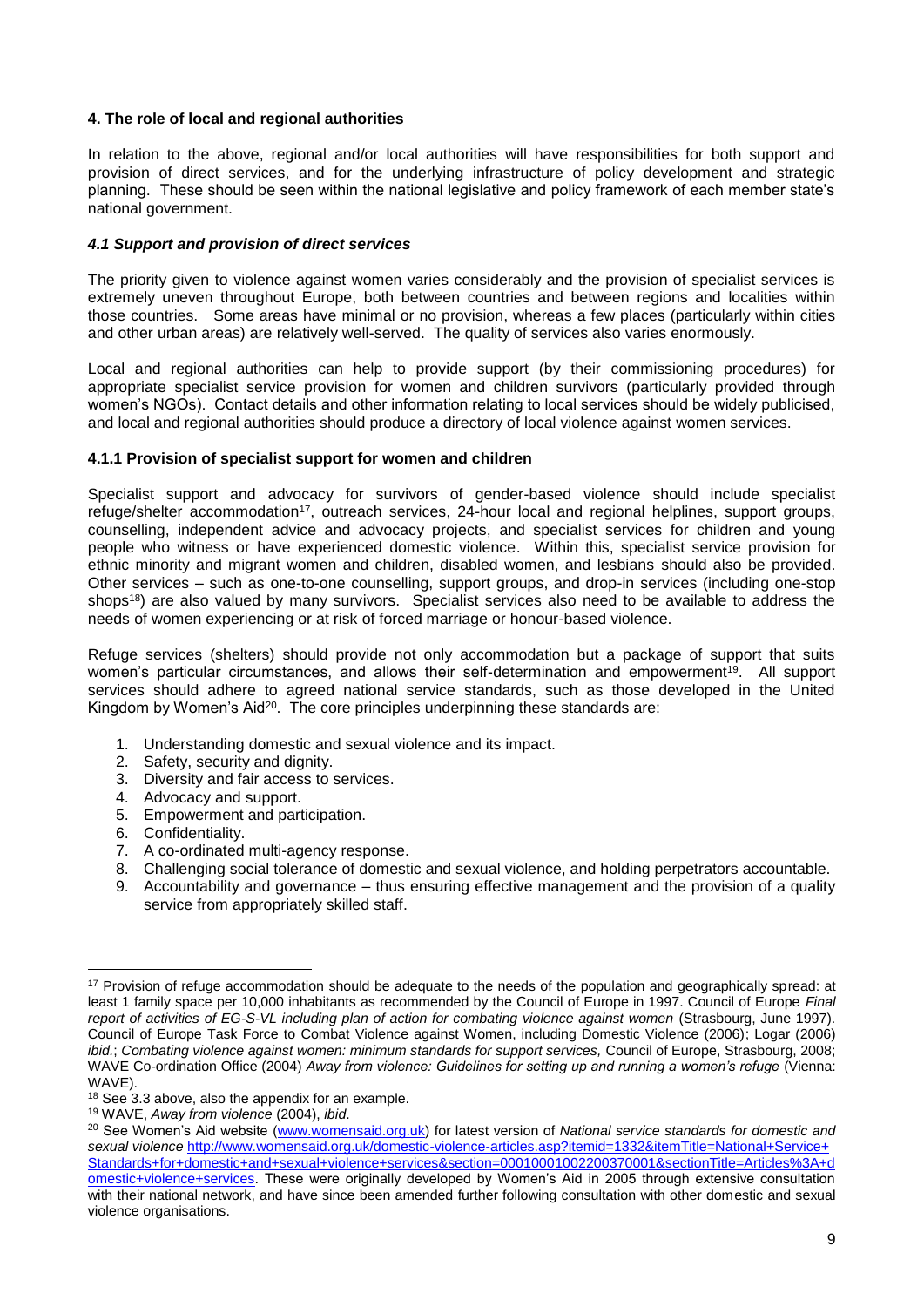All specialist service provision should be gender-specific to meet different needs of men and women. As women are the overwhelming majority of adult victims, services for women survivors must be established that are delivered in women-only space by all-female staff. Women-only services provide space in which women feel able to express their needs: they allow discussion of personal and traumatic experiences in a supportive environment<sup>21</sup>. However, separate services should also be provided for male victims of abuse; in some countries, services for the relatively small number of male victims are provided through generic victim services.

# **4.1.2 Housing**

Domestic violence is a significant cause of homelessness, and local (and possibly regional) authorities must provide a variety of housing options, including appropriate emergency, temporary and permanent accommodation for those unable to remain in their homes due to violence. "Sanctuary schemes"<sup>22</sup>, in which additional security measures and back-up on-call support are provided for the victim's existing accommodation, also have their place as one option which may be offered – but take-up should always be voluntary, as it is inappropriate in many cases.

# **4.1.3 Child protection and social welfare**

Local and regional authorities also have responsibility for children's services and for child protection**.**  Domestic violence is a child protection issue: some children and young people are directly abused by the same perpetrator, and others will witness the violence. Social care services should work towards early identification and intervention, including the development of specialist children's services**.** These services should be integrated with other social and welfare services for adults, thus allowing the non-abusing adult to be sign-posted to appropriate specialist services, including advocacy<sup>23</sup>, outreach, refuge and support. A system for routinely and safely checking and recording domestic violence should be developed for all new referrals to social welfare services.

# **4.1.4 Police and criminal justice**

The police should respond quickly and effectively, following consistent arrest and charging procedures (which are not dependent on the express consent of the victim). Austrian law<sup>24</sup>, for example, empowers the police to evict a perpetrator of domestic violence from a joint residence – i.e. it does not require the woman to apply for an order, nor is it dependent on arrest, charge and keeping in custody. It can be applied as a preventive measure when the probability of conviction is low – and acts immediately (rather than being subject to legislative delays.)<sup>25</sup> Such action is dependent on the existence of an appropriate and effective legislative framework – which may in some states also be the responsibility of regional jurisdictions.

# **4.1.5 Other statutory provision**

Other statutory provision should also be available where appropriate (e.g. in some cases, regional and local authorities have responsibilities for health care services, including support and service provision for mental health and substance use issues.)

<sup>1</sup> <sup>21</sup> Hayes, Vivienne (2007) "Will the women's sector be mainstreamed out of existence?" *Safe* Issue 23 Autumn 2007; Women's Resource Centre (2007) *Why women-only? The value and benefits of women, for women services* (London: Women's Resource Centre).

<sup>&</sup>lt;sup>22</sup> As provided by some United Kingdom local authorities.

<sup>&</sup>lt;sup>23</sup> This term is used in the general sense of representing the interests of victims, and supporting and empowering them to secure their rights, often dealing with a number of issues at one time. See Parmar, Alpa, Sampson, Alice and Diamond, Alana (2005) *Tackling domestic violence: providing advocacy and support to survivors of domestic violence,* London: Home Office Development and Practice Report 34: <http://www.homeoffice.gov.uk/rds/pdfs05/dpr34.pdf>

 $24$  Also the law of some other European states – though the exact provisions vary.

<sup>25</sup> *Protecting women against violence: Analytical study on the effective implementation of Recommendation Rec(2002)5 on the protection of women against violence in Council of Europe member states,* Council of Europe, Strasbourg, 2007.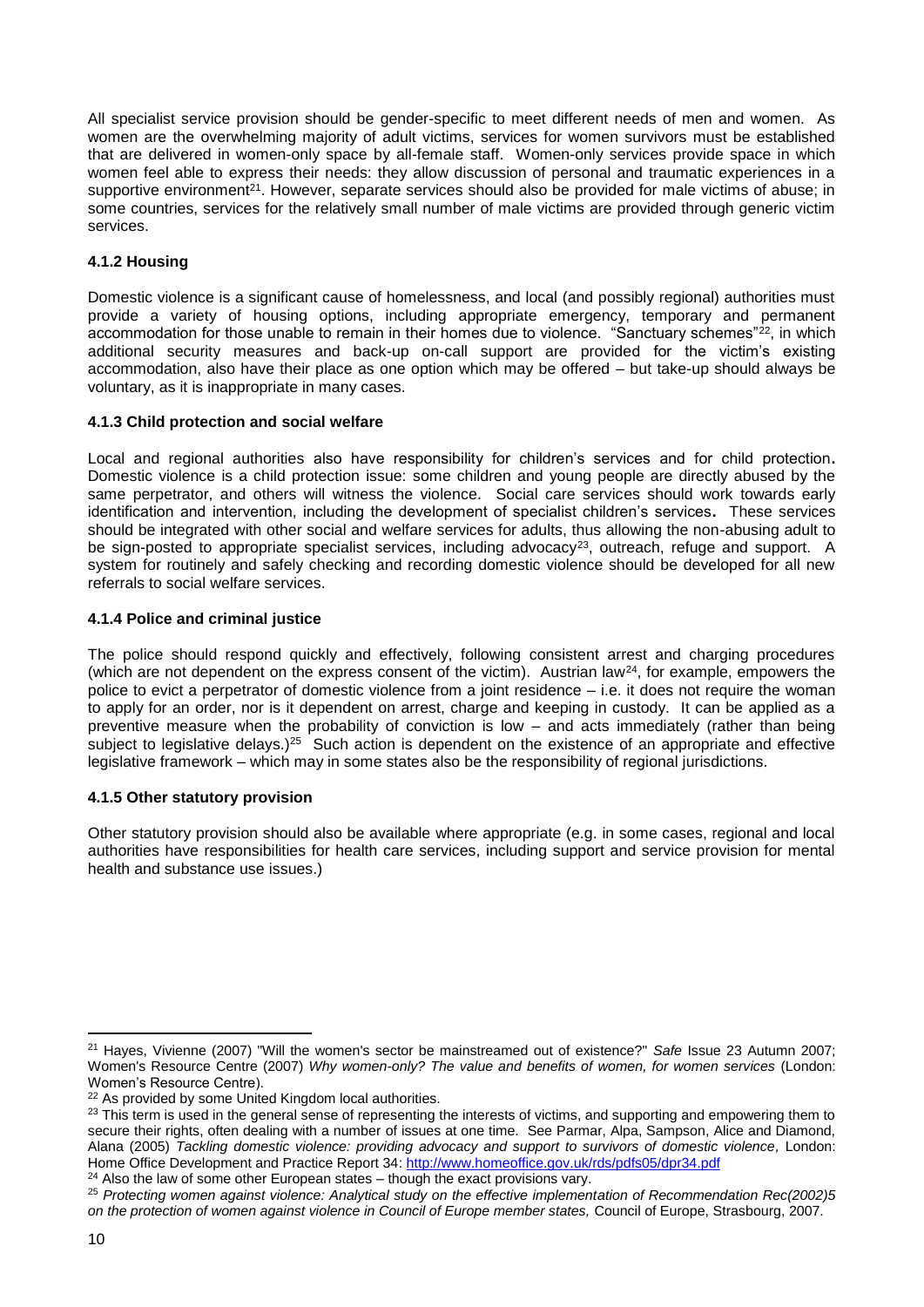# **4.1.6 Perpetrator programmes**

Perpetrators should be held to account for their behaviour and accredited perpetrator re-education programmes can be effective in some cases in reducing abusive behaviour and preventing re-victimisation of other women in the future. These should be organised separately from, but in close co-operation with, independent support services for women victims, and with a core emphasis on women's and children's safety. Perpetrator programmes should challenge violence, hold the perpetrator solely responsible for the abuse, and should be developed in line with established and agreed standards, such as those developed by Respect in the United Kingdom<sup>26</sup>.

# **4.1.7 Public awareness and education**

Regular public awareness campaigns, challenging the widespread cultural acceptance of violence against women, and emphasising that domestic and sexual violence should not be tolerated, should be developed throughout Europe, using all media including local and regional radio and television. The issue of violence against women as a violation of women's human rights should also be included within the curricula of all schools and colleges, with the aims of promoting respectful relationships, gender equality and non-violent conflict resolution, and linked to health and social education, and anti-bullying campaigns.

# **4.2 Strategic planning and policy development**

# **4.2.1 Multi-agency partnerships**

Multi-agency partnerships and networks should be established on a local and a regional basis, in order to provide a consistent co-ordinated response to the issue of domestic violence and violence against women generally, within a context of community safety. Partnerships should establish agreed principles and ways of working, including information-sharing protocols in order that information can, where appropriate, be shared safely with relevant statutory and NGO agencies, thus enabling more effective protection for survivors<sup>27</sup>. However, it should always be borne in mind that specialist domestic and sexual violence services must also be available, as a pre-requisite: without this, multi-agency cooperation is meaningless<sup>28</sup>.

Regional and local authorities should – within this multi-agency framework and in the context of agreed national and regional policies – establish strategies for addressing and combating violence against women. These strategies need to identify specific aims and objectives, and provide criteria against which progress can be monitored. The effectiveness of regional policies, and of local and regional initiatives developed to address the issue of domestic violence, should be evaluated on an ongoing basis.

# **4.2.2 Data collection**

Partnership working should go along with effective procedures for ensuring the systematic collection of accurate statistical data from all relevant agencies, standardised so as to allow comparisons across other regions and member states, and to allow the identification and hence elimination of double-counting<sup>29</sup>. Currently - while most member states keep police statistics on the sex of the victim and perpetrator and the relationship between them, these may not be linked, so it is often impossible to distinguish incidents of domestic violence from other incidents of violence; and in any case, these figures are in themselves insufficient (as many incidents are not reported to the police); nor can they usually be linked to other data which may be kept by other agencies.

<u>.</u>

<sup>&</sup>lt;sup>26</sup> Respect Accreditation Standard (2008) includes guidance to services which stresses the needs for safety, assess and manage risk, co-ordinated community response, diversity and equal access to services, promote respectful relationships, accountability, and social change: [http://www.respect.uk.net/pages/Principles\\_and\\_Standards.](http://www.respect.uk.net/pages/Principles_and_Standards)

<sup>27</sup> See Douglas, Nicola, Lilley, Sarah-Jane, Kooper, Liz, and Diamond, Alana (2004) *Safety and justice: Sharing personal information in the context of domestic violence - An overview* (London: Home Office Development and Practice Report 30): [http://www.homeoffice.gov.uk/rds/pdfs04/dpr30.pdf.](http://www.homeoffice.gov.uk/rds/pdfs04/dpr30.pdf)

<sup>28</sup> Logar, R. (2006), *ibid.* (p.4)

<sup>&</sup>lt;sup>29</sup> Currently, in many countries, even basic data such as number of incidents of domestic violence recorded by police are not available. *Analytical study* (2007), *Ibid.*

For an overview of the types of data collected in Council of Europe member states see *Administrative data collection on domestic violence in Council of Europe member states*, Council of Europe, Strasbourg, 2008.

A practical guide on collecting data is: Hall, Tina and Wright, Sam (2003) *Making it count: A practical guide to collecting and managing domestic violence data* (NACRO: Community safety practice briefing): [www.nacro.org.uk.](http://www.nacro.org.uk/)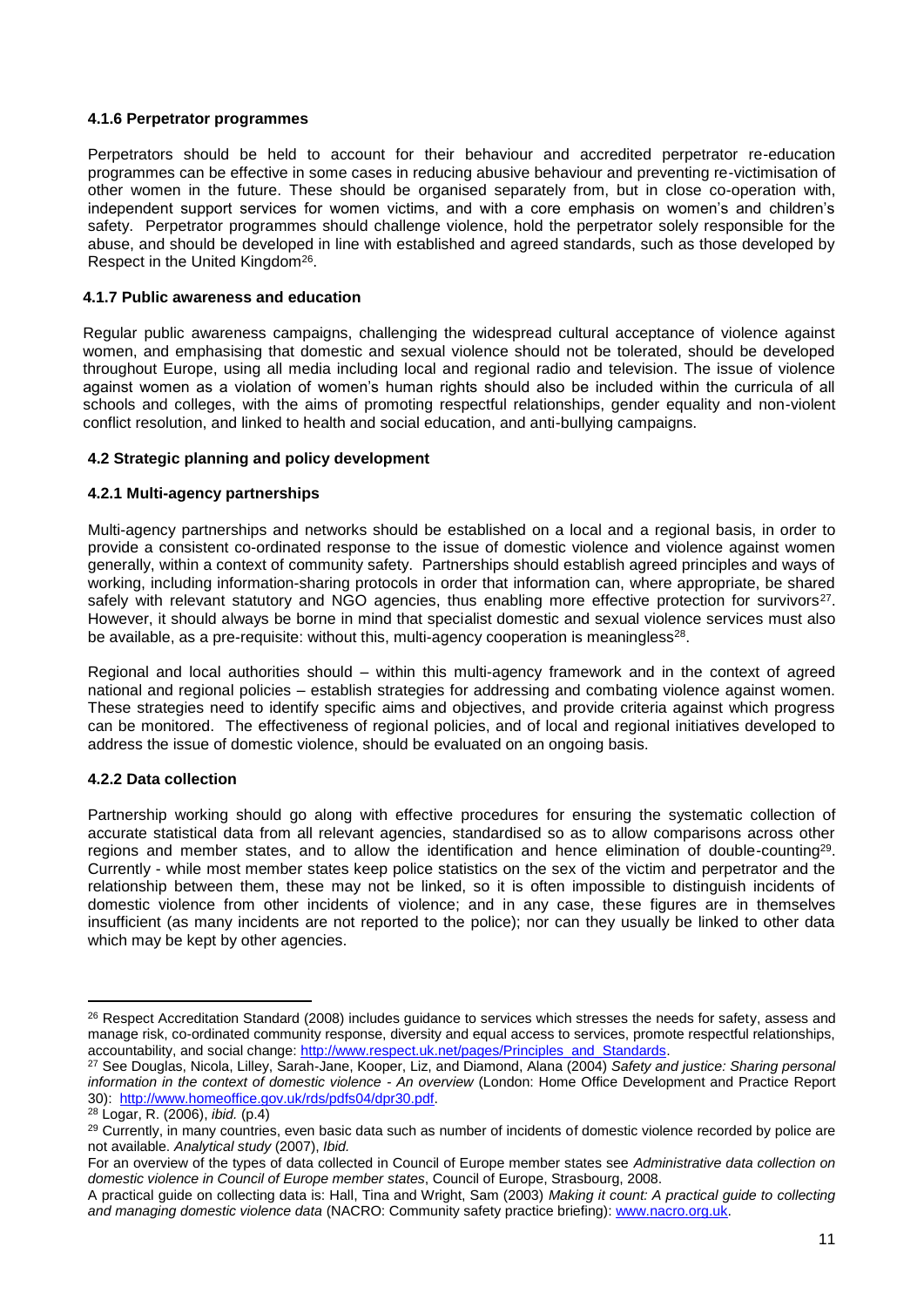# **5. Conclusions and recommendations**

The following recommendations apply to the local and regional level and to some extent to the national level according to the distribution of responsibilities, which varies from country to country. In most countries there is a need for a national strategy led by central government (through National Action Plans for example) which supports and underpins local and regional responsibilities for planning and service delivery, a national or regional legislative framework that addresses domestic violence and other forms of gender-based violence, a national lead on public awareness and education. All regional and local authorities should lead and support a multi-agency response (see 5.1 below). They will also aim (in conjunction with the police) to promote community safety and reduce levels of crime and promote social cohesion within their areas, to support the social, economic and environmental well-being of their communities, and to protect individual human rights. In all cases, they will have responsibilities for social care (including child protection), emergency and temporary housing, and the commissioning of independent specialist service provision for abused women and children from non-governmental organisations (NGOs).

# **5.1 Multi-agency partnerships**

Local, and regional authorities should establish multi-agency co-operation and strategic partnerships at local and regional level (within a national framework) to prioritise the issues of domestic violence and violence against women generally, and to develop a co-ordinated community response. This should include representation from all relevant agencies including police, prosecutors, probation, court services, health services, housing services, child and welfare services, social services, legal and advocacy services, specialist domestic and sexual violence services, and other women's NGOs and victim support services:

i. Multi-agency partnerships should adopt multi-agency strategies to tackle domestic, sexual and genderbased violence including the development of clear action plans to prioritise the safety of victims and to hold perpetrators accountable.

ii. All relevant individual statutory and voluntary agencies should develop and implement clear policies and procedures**,** as service providers and employers, in consultation with other agencies.

iii. Such strategies should also be incorporated within other associated local or regional strategies, such as those addressing community safety, public protection, social cohesion, health, education, housing etc.

iv. Regional and local authorities should ensure the establishment of appropriate Strategic Planning Groups as well as support and facilitate local and regional multi-agency domestic violence fora that should meet at least four times a year.

v. Multi-agency partnerships of statutory and non-statutory agencies should develop joint protocols to ensure victim safety, and for effective working. These should include an information-sharing protocol**,** that both promotes victim safety and enhances victims' choices and empowerment.

vi. Appropriate multi-agency training should be developed and delivered to staff working in all the agencies who play a role within a co-ordinated community response. Mechanisms for staff support and practice guidance should also be developed.

vii. Local, regional and national authorities must establish effective procedures for ensuring the systematic collection of accurate statistical data from all relevant agencies, standardised so as to allow comparisons across other regions and member states. Procedures should be established to allow the anonymous identification across all agencies (and hence eliminate double-counting), and to produce statistical analysis in terms of gender, ethnicity, sexual orientation, age, disability, and other relevant factors.

viii. Clear strategic targets and outcomes should be set and a framework for performance monitoring and evaluation should be established.

ix. Local and regional authorities responsible for the commissioning or provision of services should identify secure core funding for essential specialist service provision.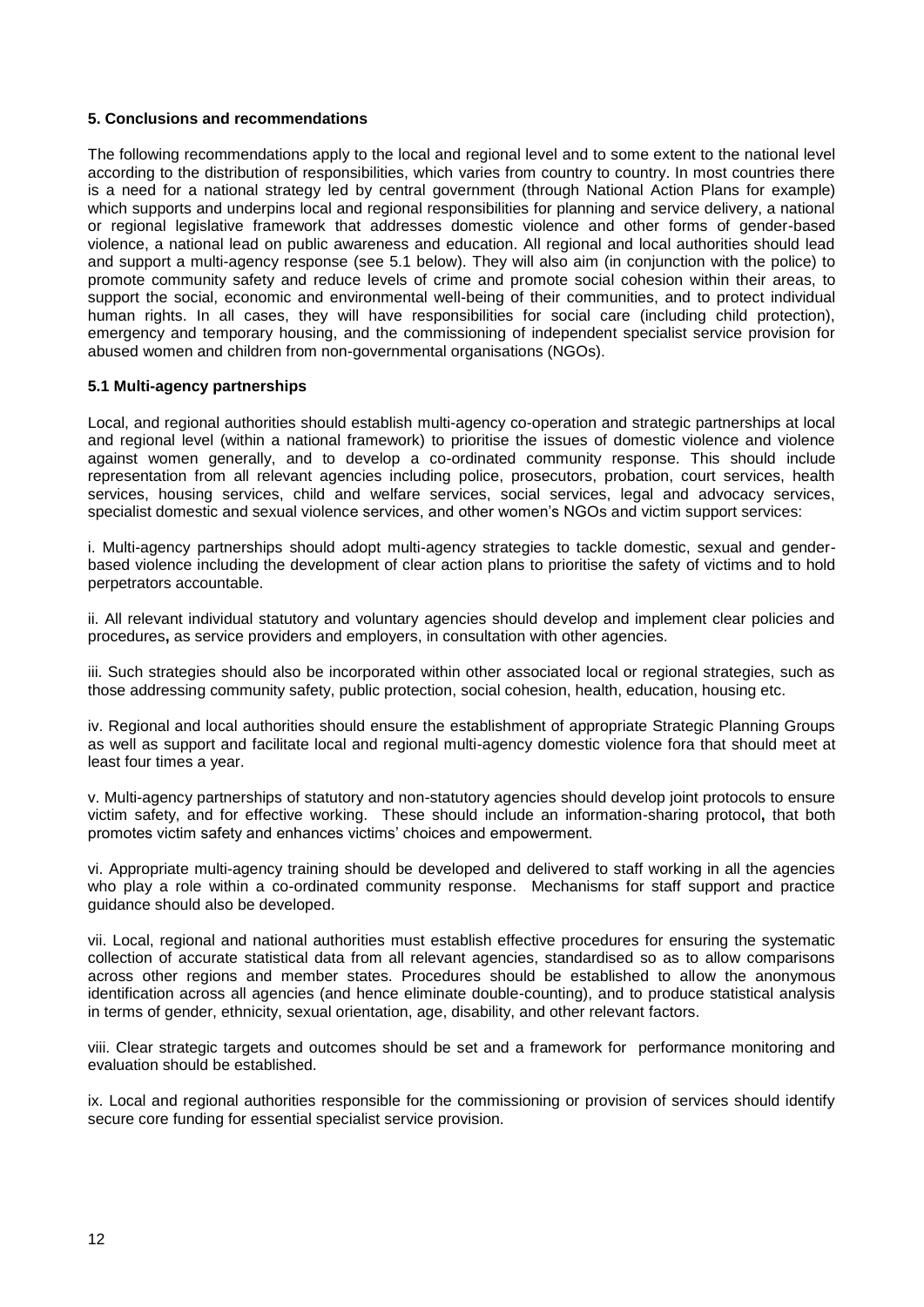# **5.2 Principles underlying all strategic development and service provision**

All strategies and specialist service provision should be underpinned by the following principles $30$ :

i. All services must demonstrate an understanding of domestic and sexual violence and its impact; i.e. they should recognise and understand the dynamics and impact of domestic and sexual violence, within a broader understanding of violence against women, and an equalities and human rights framework.

ii. Services must ensure the safety and security of all those using them. Safety must be applied to all aspects of services work and to both service users and employees. Confidentiality is linked to safety both in terms of enabling survivors to disclose and protecting the safety of those delivering and using the service. The location of refuges/shelters or other services should never be revealed for safety reasons.

iii. Services must promote the empowerment and self determination of survivors, and enable them to take control of their lives<sup>31</sup>.

iv. All services must respect the diversity of service users and engage positively in anti-discriminatory practice.

v. All services must respect the confidentiality of survivors. Confidentiality is paramount in the interests of the safety and security, and in order to facilitate survivors in disclosing their experiences. Survivors must be informed of situations in which confidentiality may be limited – e.g. in regard to safeguarding children who may be at risk.

vi. Local and regional authorities should ensure that all domestic and sexual violence services within their areas are developed in consultation with survivors, to meet survivors' needs, and are accountable to survivors. (While survivor feedback can be difficult at a point of crisis, services should develop appropriate mechanisms for service user feedback and consultation ion order to inform service review and development.)

vii. Local and regional authorities should ensure that all services operate within a multi-agency context, enabling co-operation, collaboration and co-ordinated service delivery.

viii. All services must challenge the social tolerance of domestic and sexual violence, and violence against women and children generally, and should hold perpetrators accountable. Services should work to promote the clear message that violence against women is unacceptable and preventable.

5.3 Specialist services to address domestic violence against women and children

Local, regional and national authorities should ensure the provision of safe gender-specific services providing specialist support for victims and survivors of domestic and sexual violence (in accordance with the principles outlined below):

i. Local and regional authorities should ensure the provision of a wide range of specialist advocacy and support services for survivors of domestic and sexual violence, and violence against women generally.

ii. Independent non-statutory women's organisations (NGOs) providing specialist domestic and sexual violence services should be involved in the management and delivery of such services.

iii. Services should aim to meet the diverse needs of survivors, and should include refuges/shelters for women and children, outreach services (including drop-ins, independent advocates and intervention centres), resettlement services, helplines, and specialist services to meet specific needs.

<sup>30</sup> Adapted from Women's Aid (2008) *National service standards for domestic ad sexual violence, ibid.*

<sup>&</sup>lt;sup>31</sup> In a domestic violence relationship the perpetrator is in control therefore it is critical to enable the survivor to regain control.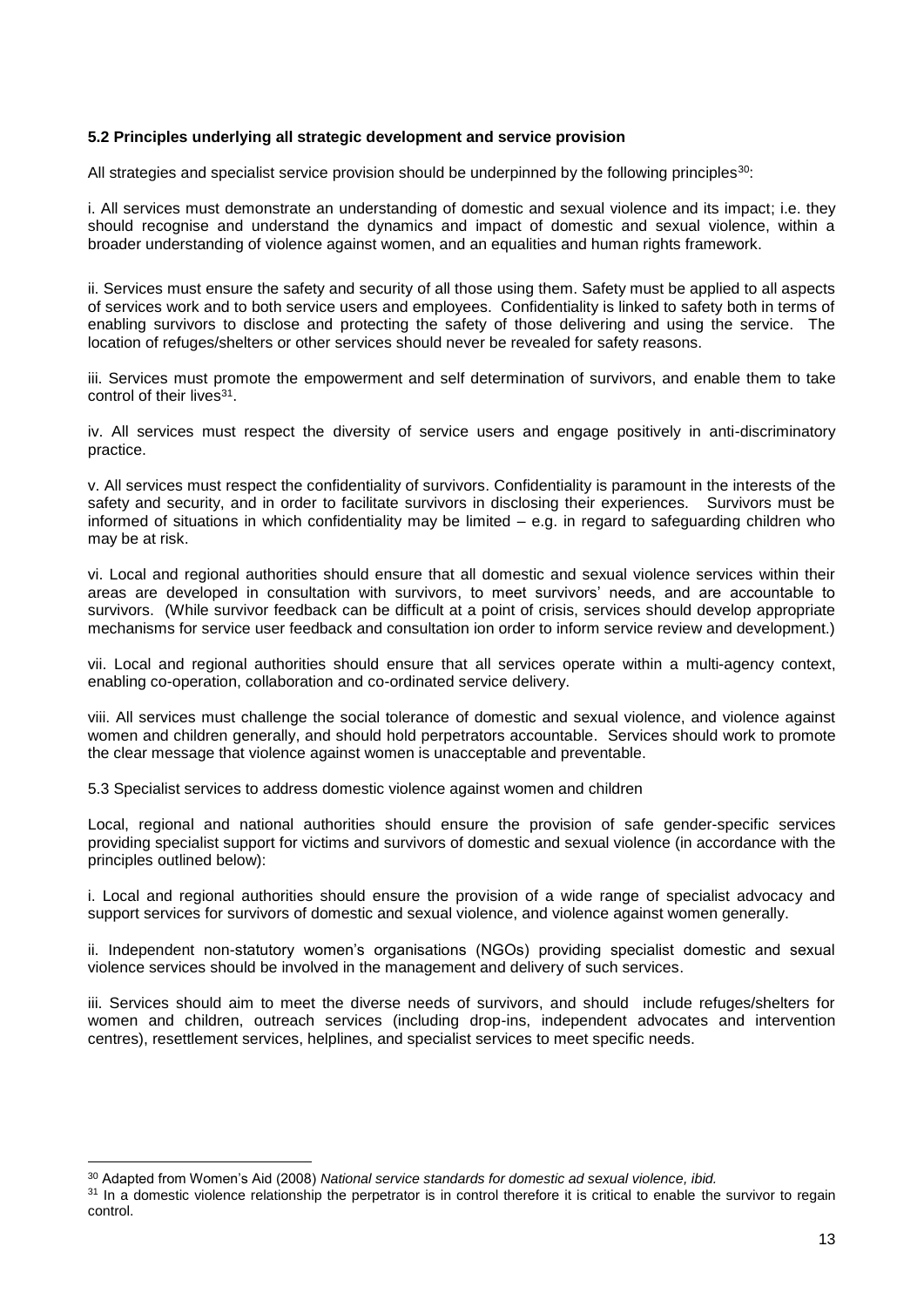iv. Services should be available in all areas, and should meet the minimum recommended needs for the population in each region/local area<sup>32</sup>.

v. All services for women survivors must be specialist services for women and children only and delivered by female staff.<sup>33</sup>

vi. Local and regional authorities should ensure that all survivors, regardless of age, disability, gender, race, sexuality or social class, have access to safe support services. Service provision must therefore be accessible and appropriate for socially excluded women, including disabled women, migrants, refugees, and women from black and minority ethnic communities, and available to those who misuse substances (alcohol and/or drugs) or have mental health problems. Services should also be provided for male victims; either through separate specialist services, where there is a specific need, or through signposting to other victim support services.

vii. Interpreters and (for helplines) integral translation services and services which are accessible to deaf people should also be provided.

viii. Independent advocacy and support to promote the needs and rights of all survivors should be provided. Advocacy should be managed and delivered by specialist domestic and sexual violence services that are structurally independent of statutory organisations, but work in partnership with key statutory agencies (criminal justice, health and social welfare, etc.) as well as other relevant organisations.

ix. Specialist support services for children and young people exposed to domestic and sexual violence should be provided both within refuge/shelters, and in the wider community setting.

# **5.4 Housing**

Survivors who decide to leave their abusers need safe, secure housing for themselves and their children:

i. Local, regional and national authorities should ensure the availability of sufficient emergency and temporary accommodation (ideally within a refuge/shelter) for survivors of domestic and sexual violence, with appropriate accompanying specialist support services.

ii. Secure affordable permanent accommodation, in areas of choice, should be made available to women and children escaping from domestic and sexual violence.

iii. If victims of violence choose to remain in or return to their own homes, additional security measures and support should be provided, alongside any existing measures for criminal or civil protection.<sup>34</sup>

iv. Local authorities should review public housing provisions to ensure that mechanisms are in place to keep victims safe by evicting domestic violence perpetrators, as well as anyone profiting from violence against women.

#### **5.5 Protection and criminal justice**

National and regional authorities should ensure that all criminal justice agencies should provide an effective fast response to women experiencing domestic, sexual, and other gender-based violence, within the context of a robust criminal legislative framework:

i. Criminal justice agencies should always treat domestic violence as seriously as an assault or threat from a stranger, and should act at all times to prevent further violence.

<sup>32</sup> The Council of Europe recommends at least 1 family place in a refuge per 10, 000 population*.* Provision should be geographically spread and accessible to women living in rural areas. Outreach and advocacy services should be provided on the basis of one service per 50, 000 population. In addition, specialist sexual violence services should be provided at the levels recommended in *Minimum standards* (2008), *ibid*.

<sup>&</sup>lt;sup>33</sup> Where services are offered to men, they should be provided from separate premises and with separate staff – either male or female to respond to user preference wherever possible. Women and men also have quite different needs that require different responses and services.

<sup>&</sup>lt;sup>34</sup> This should, however, only be offered as one of a range of options, and survivors should be free to reject it if they believe it to be unsafe or otherwise inappropriate.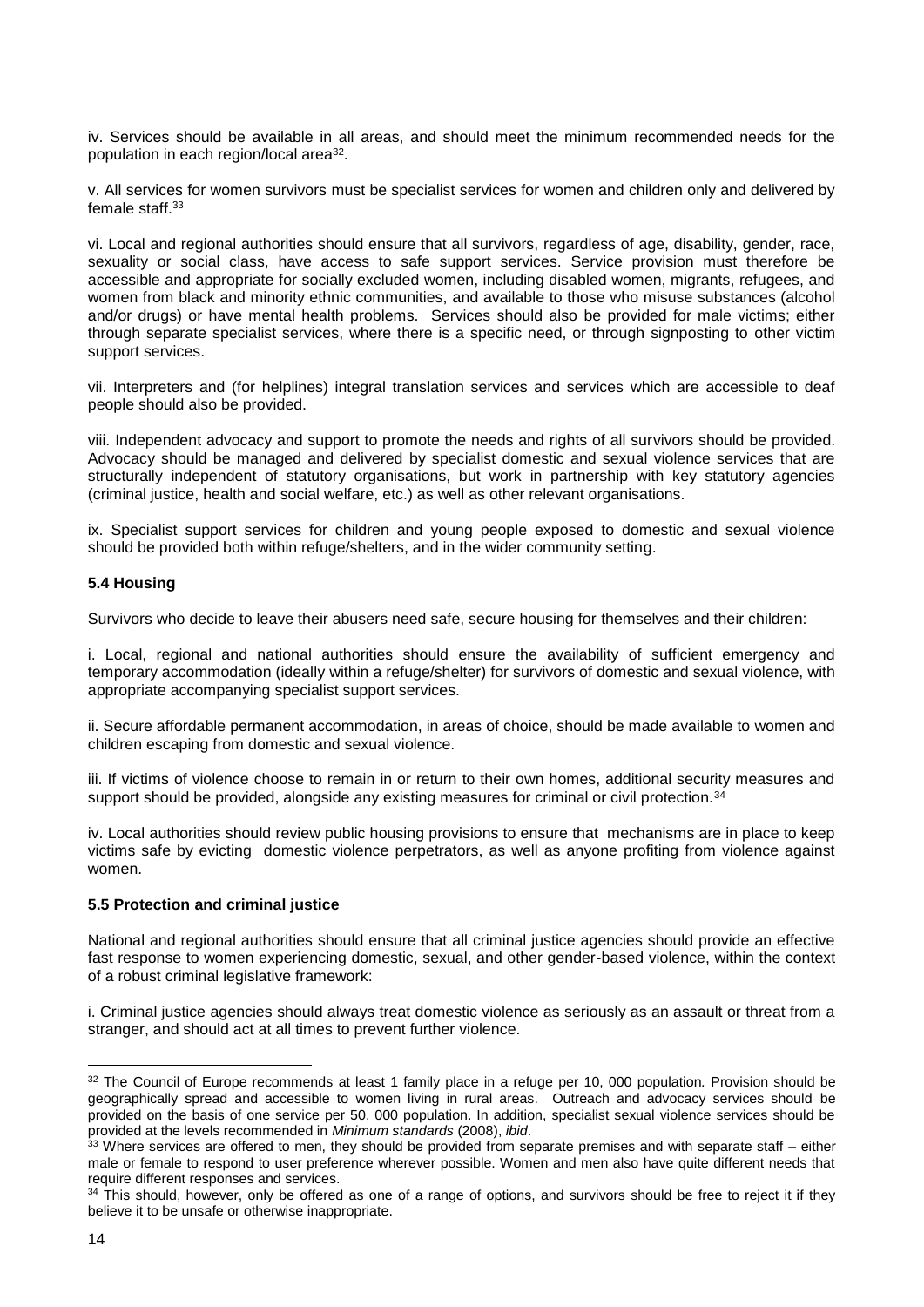ii. Agencies should never take any action which could put the victims in further danger and appropriate safety and risk management measures must be incorporated at all stages of criminal justice intervention.

iii. When it appears that a chargeable offence has been committed, police and prosecutors should seek to arrest, remove and charge the alleged perpetrator.

iv. Police and prosecutors should seek evidence from a variety of sources, (including photographic evidence, medical reports, etc.) rather than relying solely on the statement of the survivor.

v. Victims must be given appropriate protection, support and independent advocacy throughout the prosecution process and afterwards and be kept fully informed.

vi. Court provisions should include: specialist court support through advocacy schemes and intervention centres; separate entrances and waiting areas; and special measures for vulnerable or intimidated witnesses to increase victim safety for all women and children giving evidence in court against their abusers. Protection orders and other mechanisms should also be put in place wherever possible for longer term safety.

vii. Measures should be in place to deal effectively with perpetrators including bail schemes, sentences appropriate to the severity of the offence; alongside these there should be re-education programmes for perpetrators, provided these meet clear safety and good practice criteria <sup>35</sup>; however restorative justice schemes should never be used for cases of domestic and sexual violence as this may put victims further at risk.

# **5.6 The role of civil and family courts**

There should be a clear national or regional legislative framework that provides protective measures through civil legislation and which prioritises safety and effective risk management in its implementation:

i. Under civil legislation, survivors should have access through the civil courts to a broad range of personal protection orders which protect them from all forms of violence, threats and harassment, including physical, psychological, sexual and financial abuse, and for which there are robust mechanism of enforcement by the state.

ii. Under civil legislation, victims should have access to a broad range of personal protection measures which regulate the occupation of the family home, including permitting them to enter it, or excluding anyone from whom they or their children are at risk of harm, on a temporary or permanent basis.

iii. Family and civil legislation should ensure that children are protected from the harm of witnessing or experiencing violence. Where there are child protection concerns, not only the safety of the child but also the safety, protection and support of the non-abusing parent should be ensured.

iv. Victims should be able to access legal aid and advocacy free of charge to enable them to get appropriate advice when using the civil or family courts.

v. Separate entrances and waiting areas should always be provided, and special measures to increase victim safety should be offered to all women and children applying for protection against their abusers.

vi. Safety should always be the priority consideration when making any protection orders or when granting court orders regulating contact with, or residence of, the children after parental separation. Procedures for risk assessment and risk management must be implemented rigorously by all court professionals and welfare agencies involved, and outcomes should be monitored.

vii. Base line data on all types of applications to civil and family courts related to domestic and sexual violence, and their outcomes, should be kept and monitored.

<sup>35</sup> See above Respect Accreditation Standard (2008)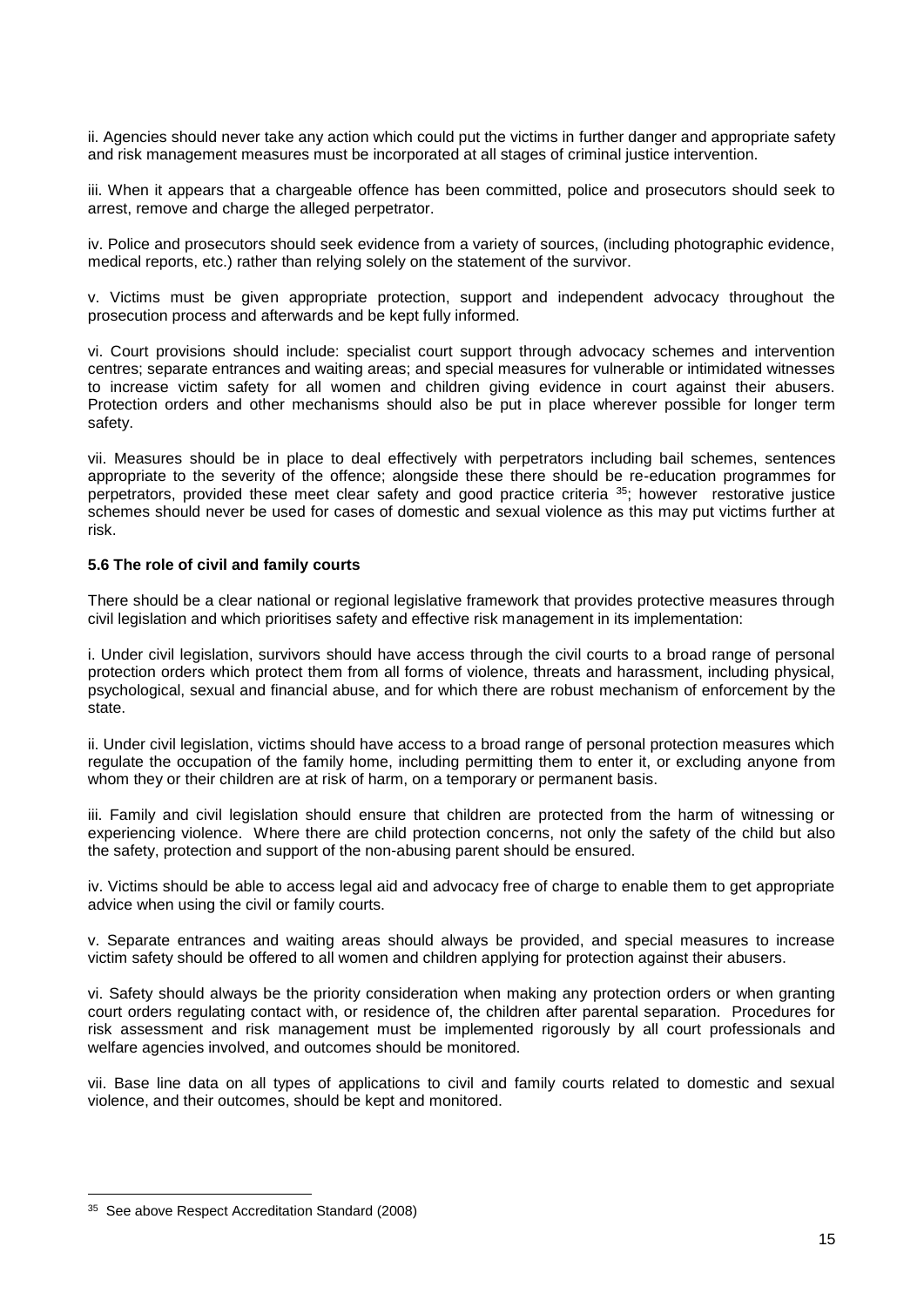# **5.7 Social care, child protection and youth services**

National, regional and local authorities should recognise the close correlation between domestic and sexual violence and child abuse. All those working in social care services and youth services should be aware of the direct and indirect impact of domestic violence on children and young people, including the implications for child protection, and respond appropriately and safely:

i. A system should be created for identifying and recording all cases where domestic abuse is an issue, whether or not it is the primary reason for referral.

ii. Social care services and youth services should work in partnership with other agencies to achieve safe and positive outcomes for children and young people who are experiencing or have experienced domestic violence within their families.

iii. Welfare reports (for example, for the family courts, when an abuser applies for contact with his children) must take into account past and ongoing abuse, both to the child and the other parent, and the children's own wishes.

iv. Contact between children and abusing parents should only be recommended after a full investigation (including risk assessment), and only when it is agreed that this will be safe, both for the other parent and for the children involved.

v. Regular audits should be undertaken of the outcomes of child protection cases involving domestic and sexual abuse.

# **5.8 Education and prevention**

Local, regional and national authorities should ensure that all children and young people are exposed to primary prevention work which promotes respectful relationships and non-violence conflict resolution:

i. Curricula should be developed and delivered in all schools and colleges to promote awareness of genderbased violence, gender inequality and sexual stereotyping**,** and promote respectful relationships, gender equality and non-violent conflict resolution, in consultation with specialist women's NGOs.

ii. A "champion" should be identified within each school/college whose role includes specific responsibility for domestic violence issues, and the integration with child protection policies and procedures, and liaison with child and adult protection agencies.

iii. A programme of training for teachers should be developed to deliver and support this curriculum.

iv. Appropriate support and guidance on domestic violence issues and violence against women generally should be available for all education staff.

v. All schools and education services should be encouraged to be alert to the signs and indicators of domestic abuse, and to offer appropriate support both to children/young people affected by abuse, and to their parents.

#### **5.9 Health service provision**

All staff working in health services should have awareness of domestic and sexual violence issues, access to information and other resources, and appropriate skills to identify and respond to those experiencing abuse:

i. Frontline health service staff should be trained to be alert to the signs and indicators of domestic and sexual violence, undertake risk assessments, and offer appropriate support and referral.

ii. Care pathways should be developed in all healthcare settings, maximising opportunities for routine enquiry and early intervention for those affected by domestic and sexual violence.

iii. Where domestic or sexual violence is identified, it should be recorded using a secure system which will maintain confidentiality and enable safe information- sharing and effective multi-agency co-ordination.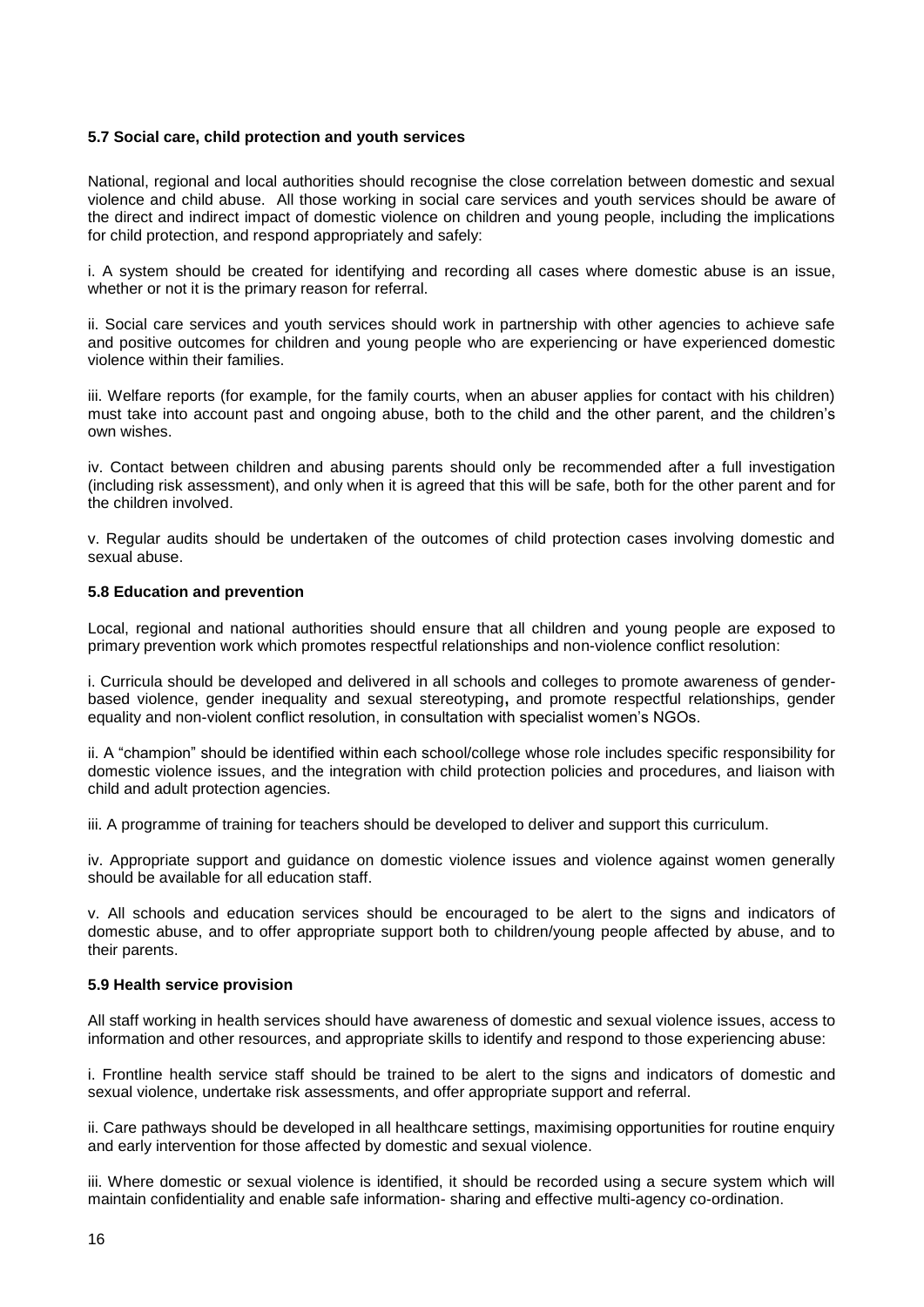iv. Data on domestic and sexual violence should also be recorded systematically for monitoring purposes at local and national level.

#### **5.10 Awareness raising and cultural change**

Local, regional and national authorities should initiate education and awareness-raising campaigns aimed at challenging domestic and sexual violence, and violence against women generally, as well as promoting awareness of the specialist services available:

i. Local, regional and national authorities should make funds available to undertake high profile awareness raising campaigns challenging the social tolerance of violence against women.

ii. All such campaigns should be developed in consultation with specialist women's NGOs, publicise local, regional and national support services.

iii. Campaigns must hold perpetrators clearly accountable for their abuse, and emphasise that violence against women is preventable.

iv. Information on how, when and where survivors can access local services for advocacy and support should be freely available and displayed widely through posters, contact cards, etc., in a range of public and community settings.

v. Local, regional and national authorities should produce accessible directories of local violence against women services.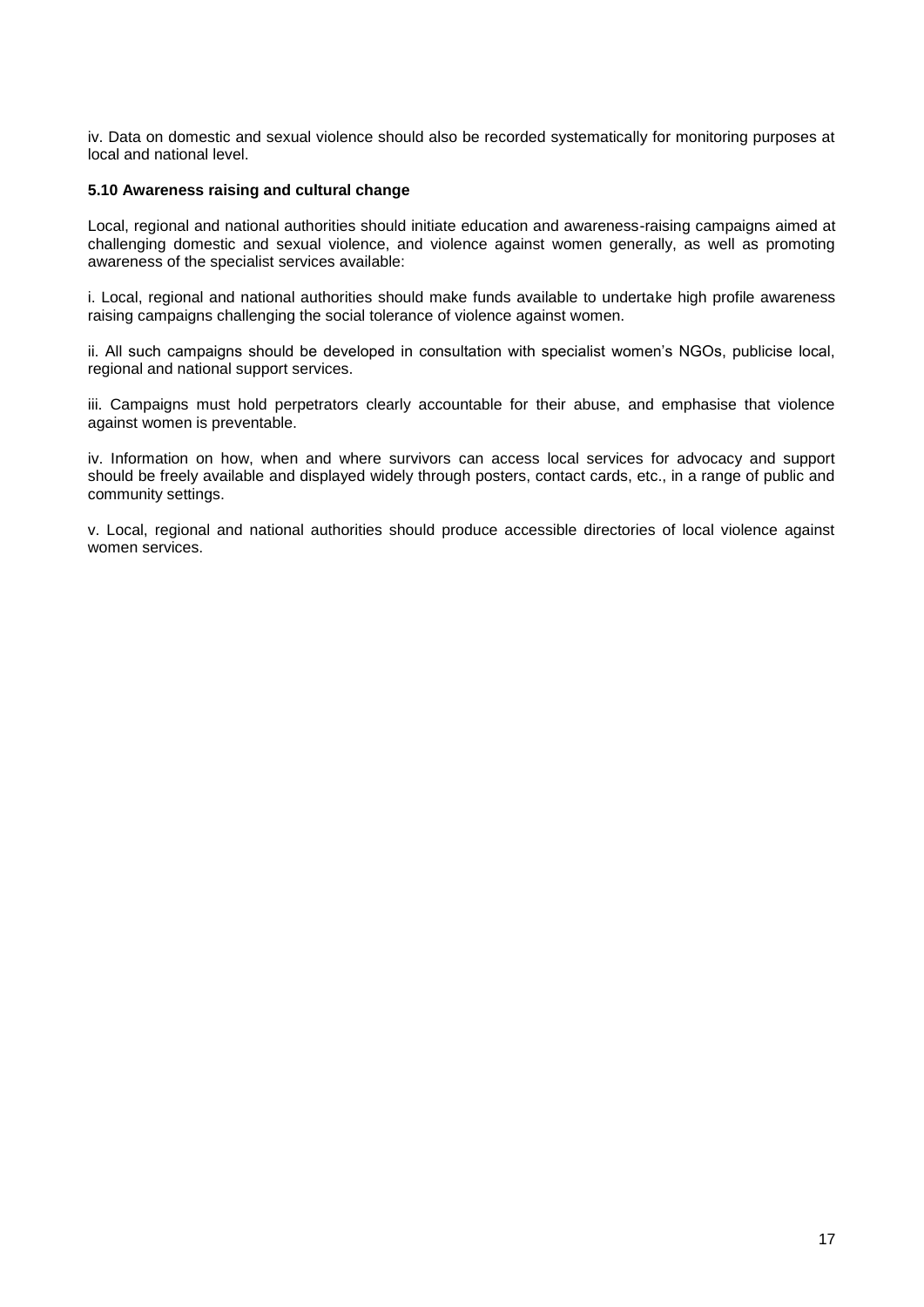# **APPENDIX**

# **Good practice examples**

# **Example 1: Multi-agency strategy for domestic abuse, Sheffield (United Kingdom)**

The first multi-agency strategy was developed in 2000-2003 by the Sheffield Domestic Abuse Forum and was then reviewed and updated for 2004 – 2007. The Forum has a Strategic Planning Group of senior managers of all statutory agencies, with a range of Domestic Abuse Working Groups which report to it including Civil and Criminal Justice, Health, Children and Young People, Specialist Domestic Abuse Services, Council Officers etc.

A specialist Domestic Violence Co-ordinator provides the secretariat for the Forum and the Strategic Planning Group, which also reports to other Strategic Partnerships within Sheffield City Council including crime reduction, community regeneration, etc.

The following were some of the achievements of the first Strategy (2000-2003):

- shared definition of domestic abuse across all agencies,
- establishment of Strategic Planning Groups and link to all other local authority Strategies,
- key targets created and monitored for crime reduction and child protection,
- production of policy statements by all key agencies, including health,
- designated 'champions' in all key agencies,
- training needs analysis and multi-agency training by the Forum for staff from all agencies,
- production of new resource packs and training packs,
- new specialist services funded and developed within different communities across the city,
- research with service users and survivors into the effectiveness of local services.

The second and updated Strategy for 2004 –2007 sets out new key targets as a focus for action planning by individual agencies and joint work across agencies. Detailed action plans have been developed for all agencies and these are themed under the following headings:

- culture change.
- legislation, policy and practice,
- protection and justice,
- support,
- recording, monitoring and reviewing.

The work of the Forum goes from strength to strength and has now incorporated a number of other new developments that are being rolled out in England and Wales including MARACs (Multi-agency Risk Assessment Conferences<sup>36</sup>).

#### **Example 2: Domestic violence intervention centres as part of a multi-agency approach in Austria**

In Austria, there is a network of specialist women's organisations, including shelters, counselling centres, intervention projects and helplines. Government-funded domestic violence intervention centres were introduced in each of the nine Austrian provinces as an integral part of the Austrian Protection against Violence Bill. This legislation, which closely links legal and social measures, has taken an innovative approach which has become the model for other countries.

As a result of lobbying by and consultation with women's NGOs, the Protection against Violence Bill was passed in 1996, and came into force on May 1<sup>st</sup> 2007. This allows the police to act immediately in cases where violence has occurred, evicting and then barring the perpetrator from the home for an interim period until a civil restraining order can be made by the courts. Implementation involved a public awareness campaign, and a systematic training programme for all agencies involved.

<sup>36</sup> MARACs are a relatively new initiative in the Unitd Kingdom, often co-ordinated by either the police or the local authority, and involving relevant statutory agencies and specialist NGO domestic abuse services coming together to share information on high risk domestic violence cases. The aim is to co-ordinate agencies' responses and hence reduce the risk of further harm to the woman and her children. This development, and the different and sometimes controversial perspectives on it, are currently under evaluation.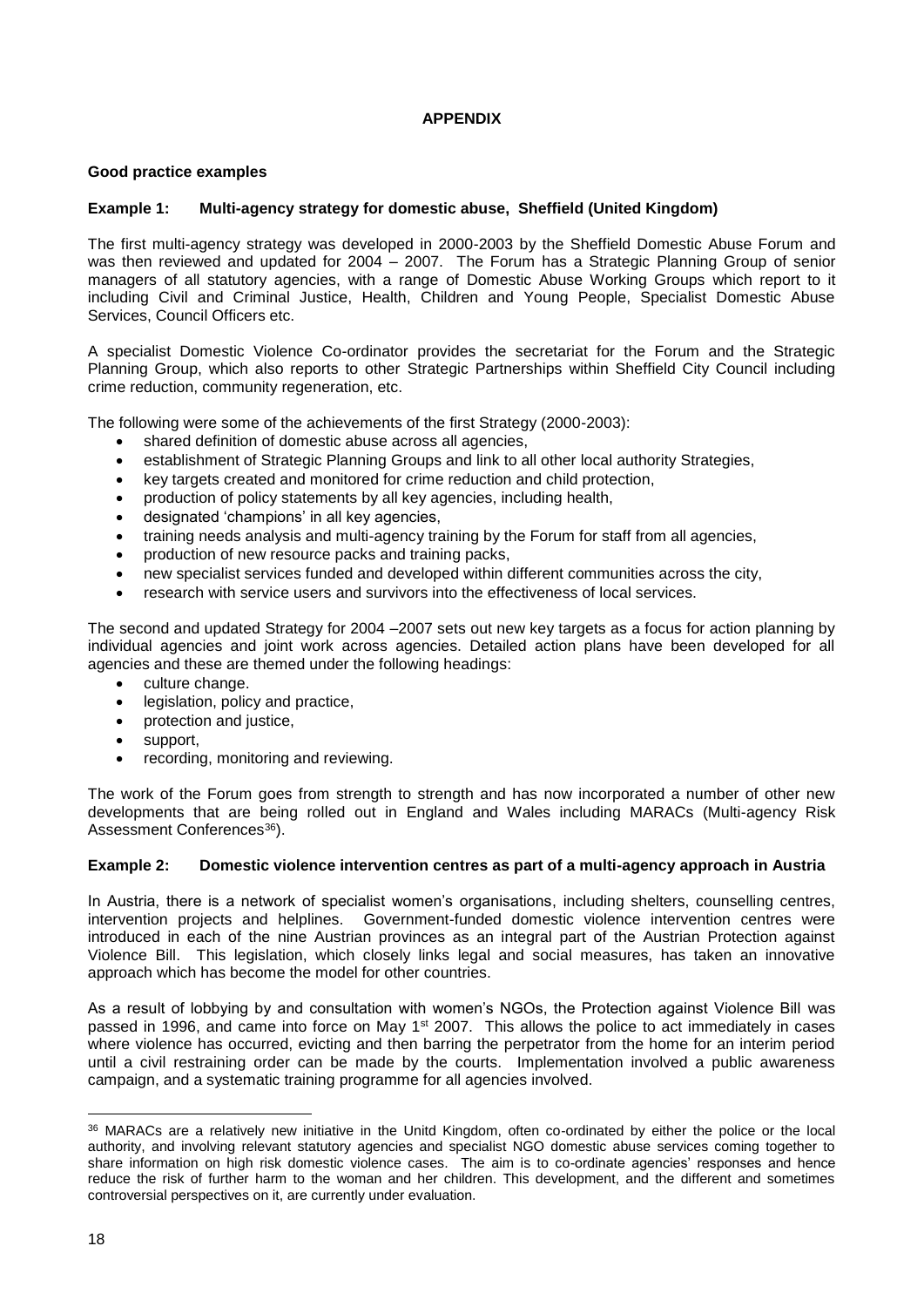Support for the victim was also an integral part of the legislation through the establishment of specialist intervention centres. One of the core tasks of the intervention centres is to assess risks and undertake safety planning with the victims. Female staff also support women in enforcing their claims and accompany them when they appear in court. Women with few or no financial means are helped to obtain welfare support promptly, and are also assisted with re-housing, if necessary.

Working closely with other existing specialist domestic abuse services e.g. shelters, the intervention centres also co-ordinate all interventions within a multi-agency context, and work towards improving the participation of all organisations involved.

# **Example 3: The Centre Against Violence of Umeå (Sweden)**

The Centre Against Violence is the result of an organised co-operation between the municipality of Umeå, Västerbotten County Council, Umeå University, the Swedish Police, the Swedish Board of Prosecution Authority and the National Board of Forensic Medicine. It brings together health care experts from the regional level, and social workers and volunteers from women's shelters from the local level. The different professions all work together in the Centre.

Women who have experienced violence need to go to one place, only instead of many, and they also give their testimony only once, as it is all recorded and secured for future evidence. This avoids the situation where a woman and her children have to relive the trauma every time they meet new staff or approach a new service.

When a woman comes to the Centre Against Violence, she needs to be sure she will get all the help she and her children need. The centre has three areas: one of these is for children, and one for women. The third section is completely separate, and deals with male offenders: men are directed to an entirely different location since it is of the utmost importance that the women and children feel safe when they have taken the step to seek support.

# **Example 4:** *Frauenberatungsstellen***: Women's intervention programmes in Düsseldorf and Gladbeck (Germany)**

Both organisations – which are feminist NGOs - run information/advice centres for women, and work with all women, but have slightly different specialisations (see below). Both work strategically with city and state government departments and with other NGOs. The majority of funding since they were founded in 1982, comes from city and regional governments.

*Frauenberatungsstelle Düsseldorf* provides advice, advocacy, therapeutic support and one-to-one counselling to all women, but focuses particularly on victims of domestic violence and female survivors of childhood sexual abuse. They also run a hotline for female rape victims, offer advice – and also language classes - to migrant women, (in particular those who have been trafficked), and support lesbians and disabled women.

In 2007, they ran 590 'public work' events, i.e. with government departments and the general public; for example, training the Düsseldorf police. They also work with two other organisations on the issues of forced marriage and "honour violence", including discussions and film showings both in schools and with the general public. In addition, they coordinate the "chain of intervention" with all the involved agencies, including regional, multi-regional, national and international women's and victims' groups.

*Frauenbratungsstelle Gladbeck* provides similar services to the FBS in Düsseldorf but on a smaller scale as the town is smaller. Again, their funding is primarily from the regional government, but they also have some town funding. It started in 1983 and now specialises in violence against women, divorce and separation, poverty, stress and anxiety, eating disorders, working with children. They provide advice, advocacy, therapeutic interventions, and counselling, and have a Turkish worker.

They are also involved in strategic multi-agency work: the office of the regional Women's Information Centre umbrella body was in the Gladbeck FBS offices, and they led this umbrella body until very recently.